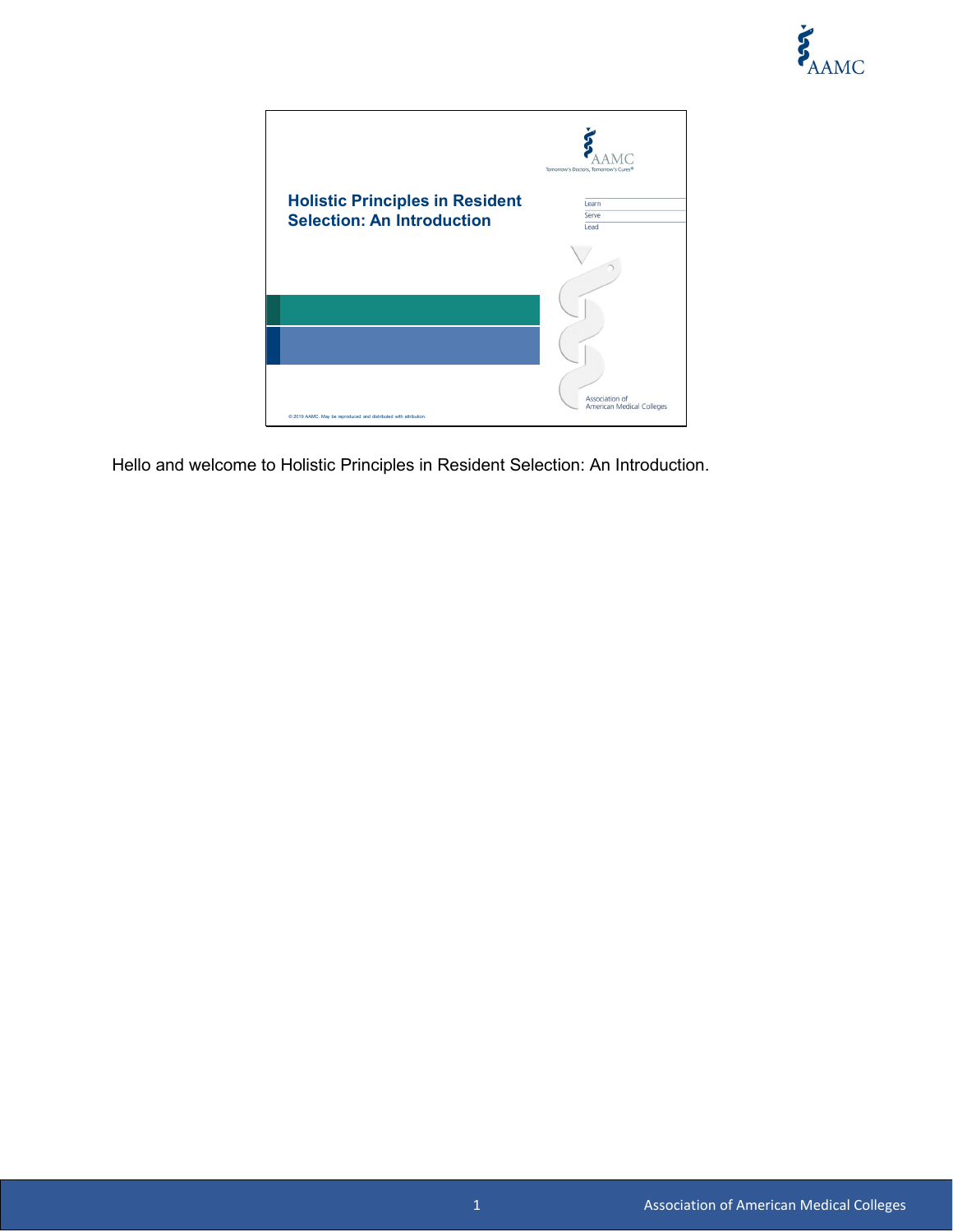



Today we are going to:

- Provide an overview of the holistic review framework and
- Introduce an activity to help you select and prioritize the mission-centric characteristics you seek in residents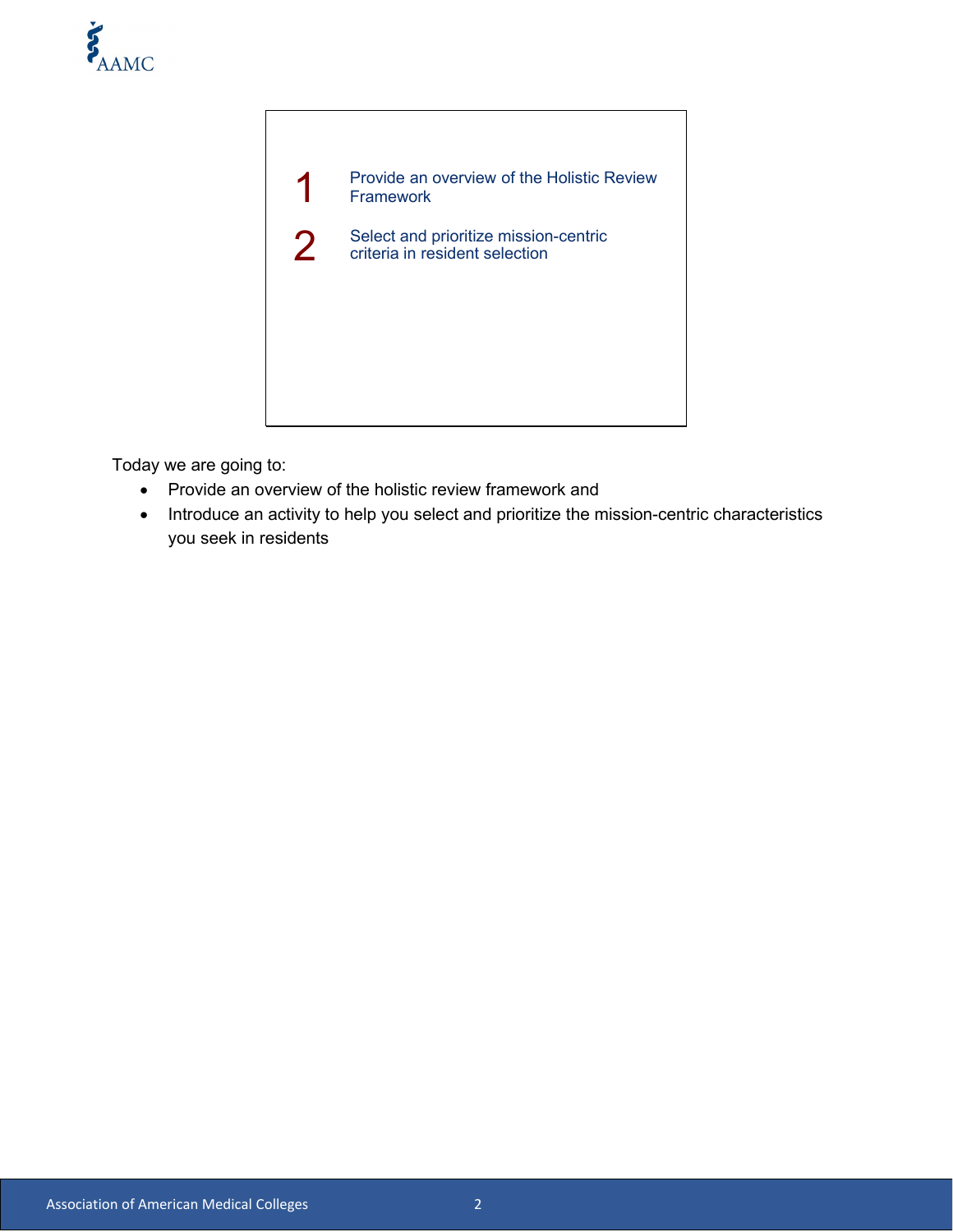



The AAMC Holistic Review Framework™ and its component parts **provide the scaffolding**  upon which you can build a **strategically sound** resident selection process.

The Framework **is a flexible and strategically focused way** to operationalize a holistic selection process.

One quick note: This framework was originally designed for medical school admissions. The AAMC has adapted it for residency selection, and that's the lens we'll use throughout this introductory module.

**The framework incorporates three core principles at all stages of selection** – screening, interviewing, and creating rank order lists.

These core principles

- Emphasize the importance of **giving individualized consideration** to every applicant
- Provide **operational guidance for developing mission-driven, diversity-oriented processes**; and
- **Encourage applying a balanced approach** to assess the experiences, attributes, competencies, and academic metrics of each candidate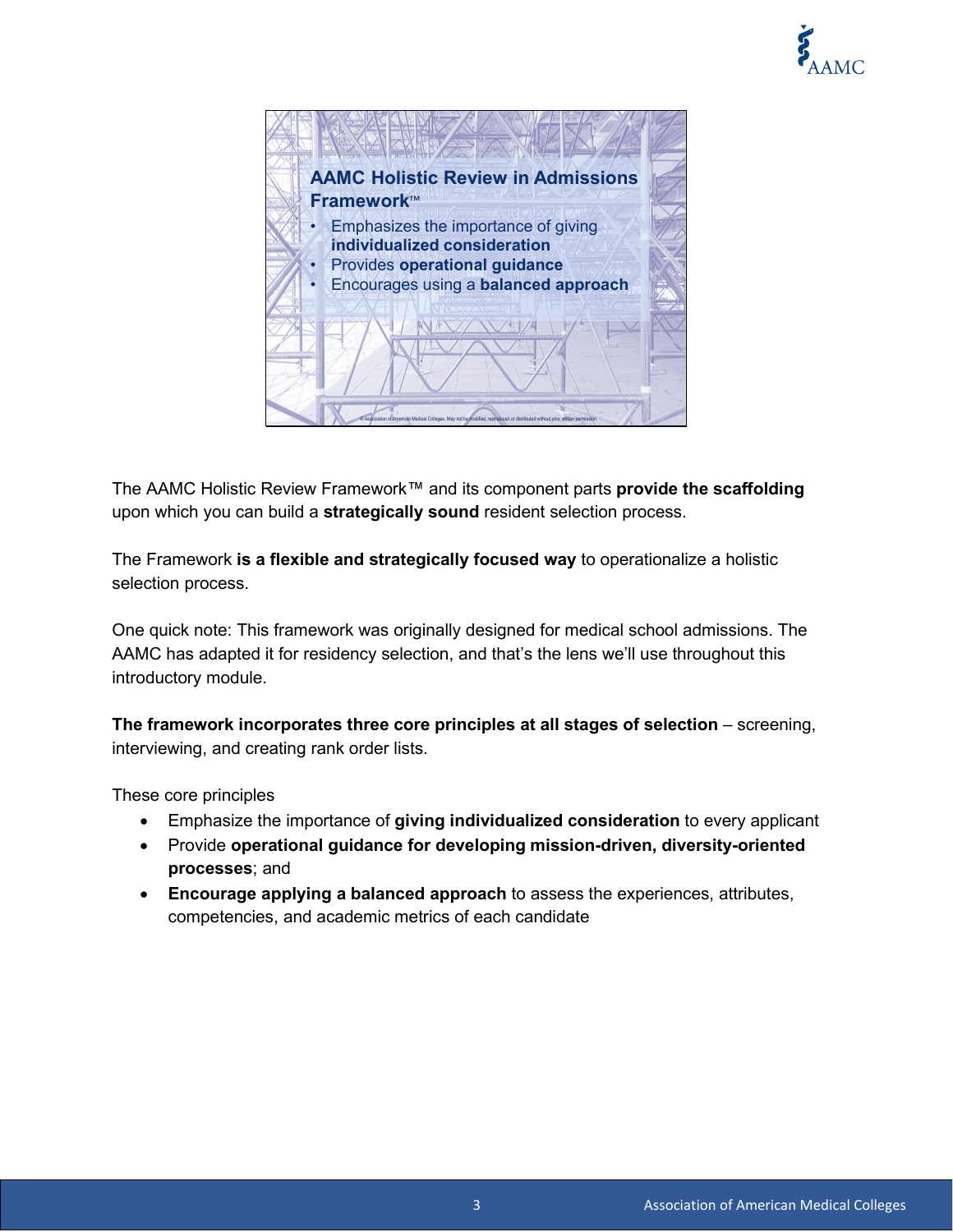



The first component of the framework is the definition.

The AAMC defines holistic review as:

- A **flexible, individualized** way of assessing an applicant's capabilities, by which
- **Balanced consideration is given to experiences, attributes, competencies, and academic or scholarly metrics – or E-A-C-M,** and
- When considered in combination, how the individual **might contribute value to the institution or program's mission and goals.**

Now we'll walk through each of the core principles, which expand upon the bolded concepts.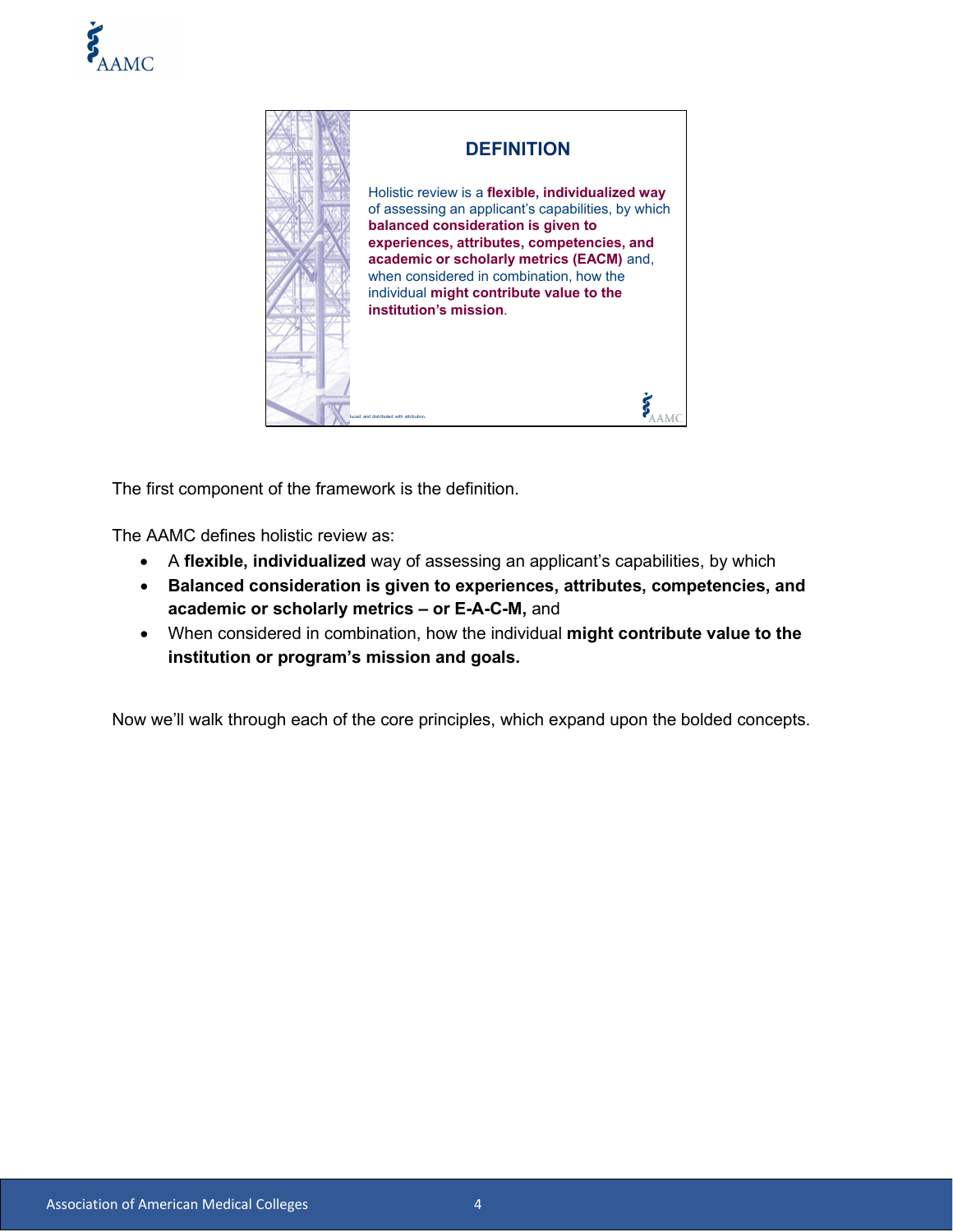



The three core principles are the second component of the framework.

The first principle establishes that, in a holistic selection process, the screening and selection criteria are:

- Broad-based
- Linked to institutional and program mission and goals, and
- Promote diversity and inclusion as essential to excellence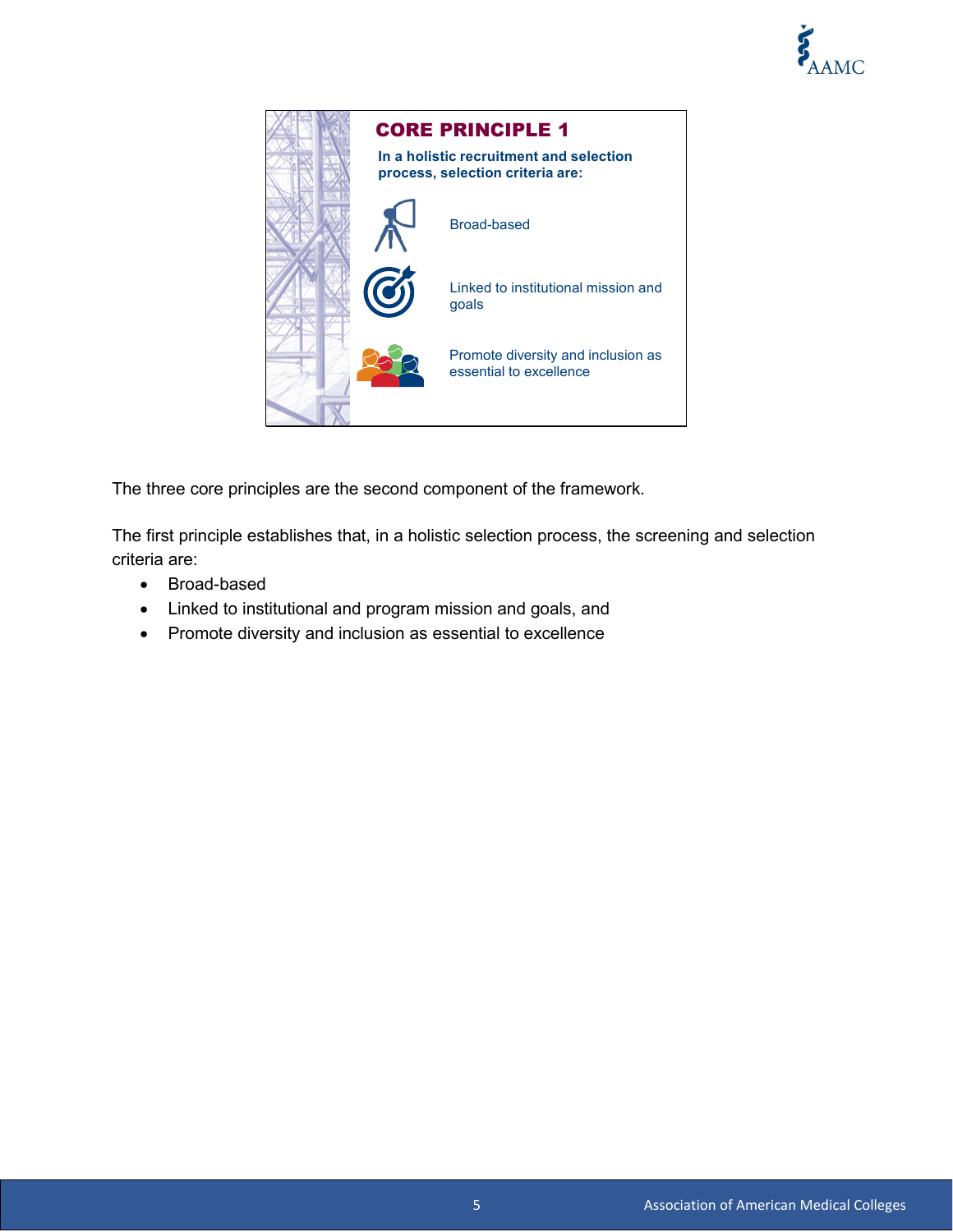



The second core principle highlights the importance of identifying a balance of experiences, attributes, competencies, and metrics (E-A-C-M):

- This brings holistic review into the screening stage and helps create a richly diverse interview pool aligned with institutional and program mission and goals
- The identified EACMs are applied equitably across the entire applicant pool, and
- They are grounded in local performance data linking specific experiences, attributes, competencies, and metrics with the likelihood of success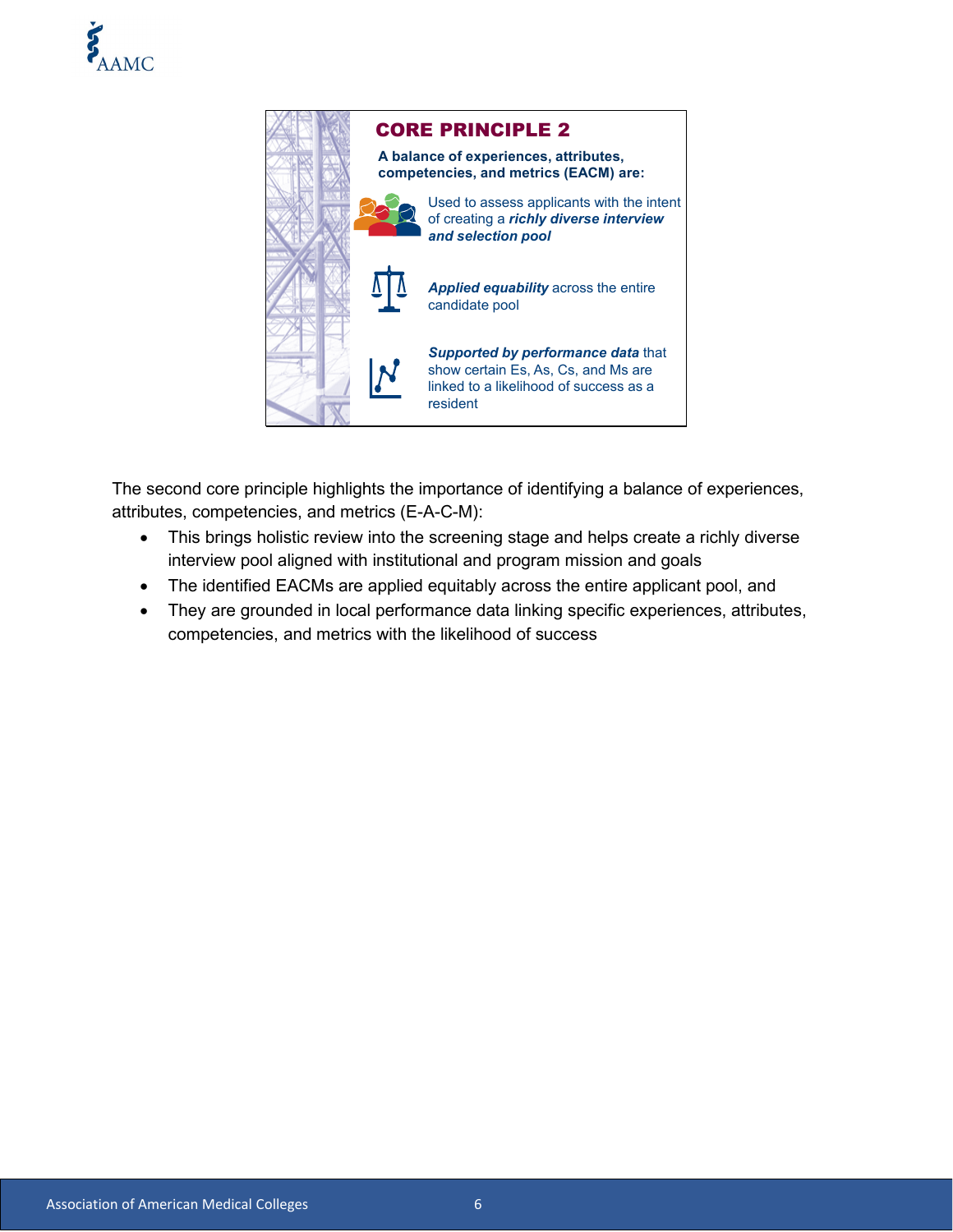



With the third core principle, we incorporate consideration of both individual applicants and the cohort as a whole. Screeners and reviewers:

- Give individualized consideration to how each applicant might contribute value to the program's learning environment and overall practice of medicine, and
- They weigh and balance the range of criteria needed to achieve the outcomes desired by the program or institution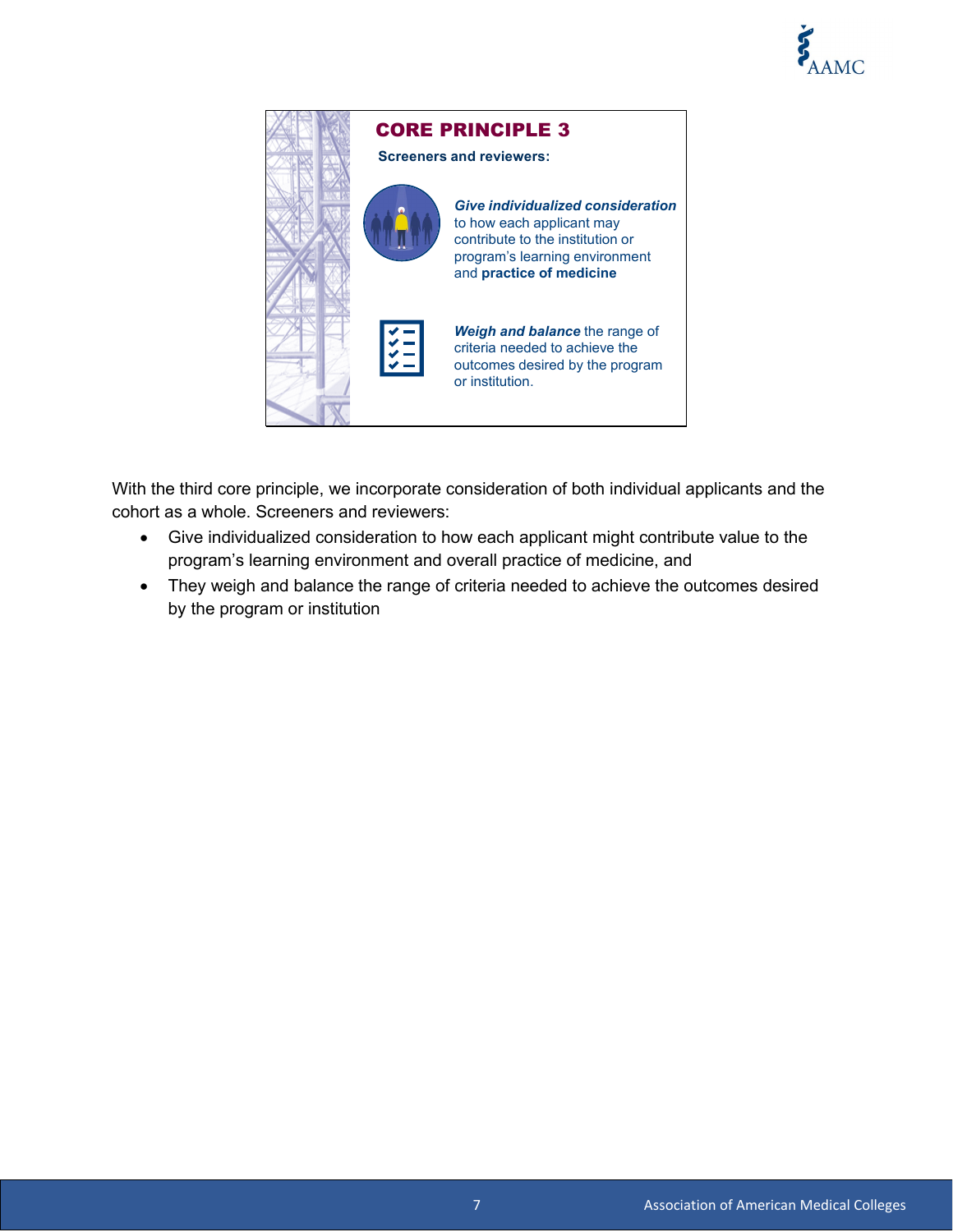



The third component of the framework is the Model for Holistic GME Selection, also referred to as the Experiences – Attributes – Competencies – Metrics or (E-A-C-M) model.

We all know that diversity encompasses a wide range of factors. And within the holistic review framework, diversity cascades from institutional and program mission and goals; it's not a onesize-fits-all concept.

A key element of holistic selection is widening the lens through which we view applicants and recognizing and valuing different dimensions that each person brings with them, some visible and some invisible.

The Model for Holistic GME Selection provides a tool for visualizing many different dimensions of diversity.

It also helps remind us about context – about the lived experiences that have helped shape who an applicant is and the path they've taken.

Together, this model helps spark reflection and discussion about the value and perspective an applicant may bring both to the program and to the practice of medicine.

In the next few slides, we'll walk through each "ring" – Experiences, Attributes, Competencies, and Metrics.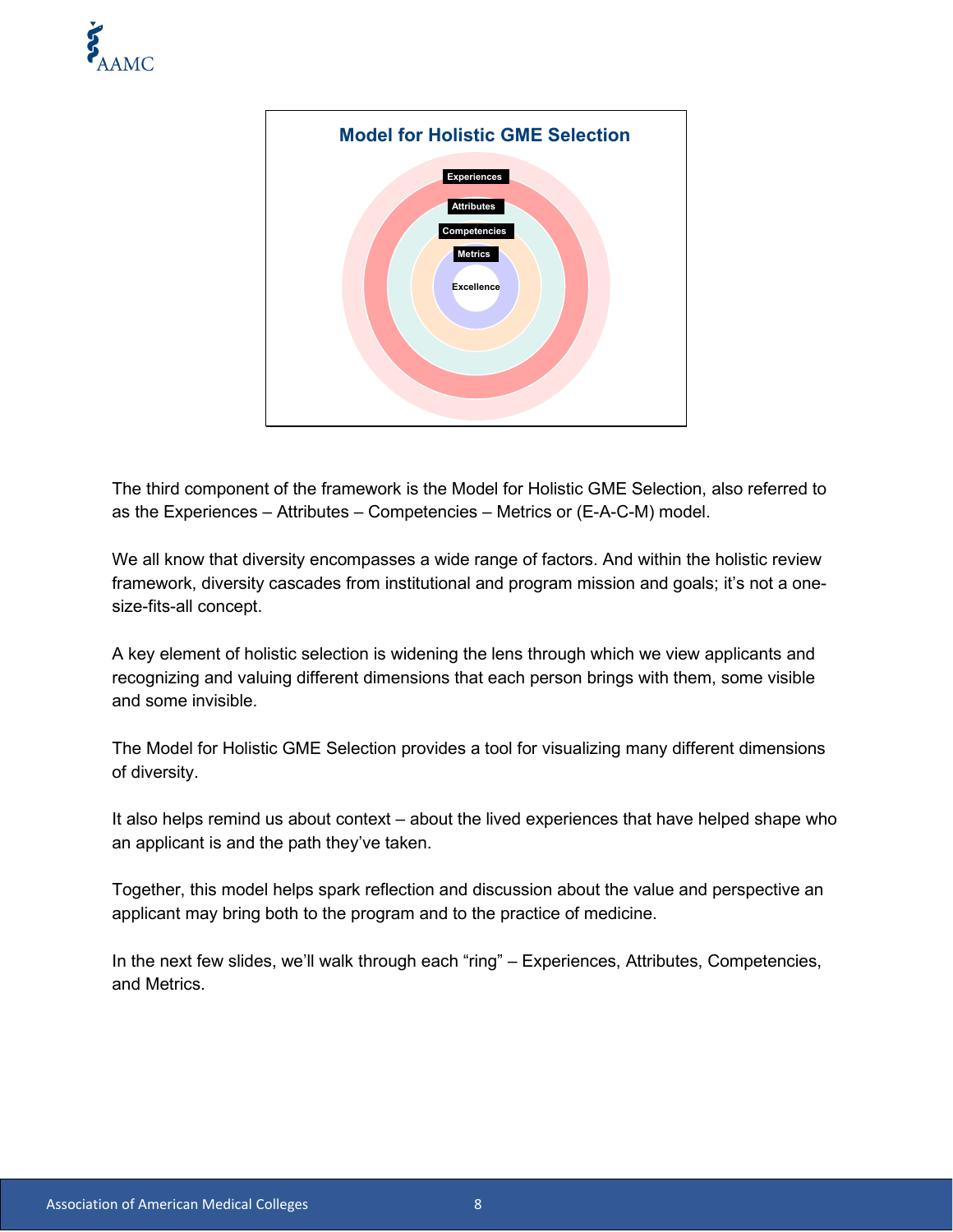



Broadly speaking, **Experiences** are defined as the path that applicants have taken to get where they are and the context in which these experiences have taken place.

The inner ring includes person-level experiences - things like research, experience with diverse or underserved populations, and educational background.

The outer ring includes population-level experiences – the regional, national, and world context in which the individual-level experiences took place. These includes things like the current pandemic and other historical and social and cultural events.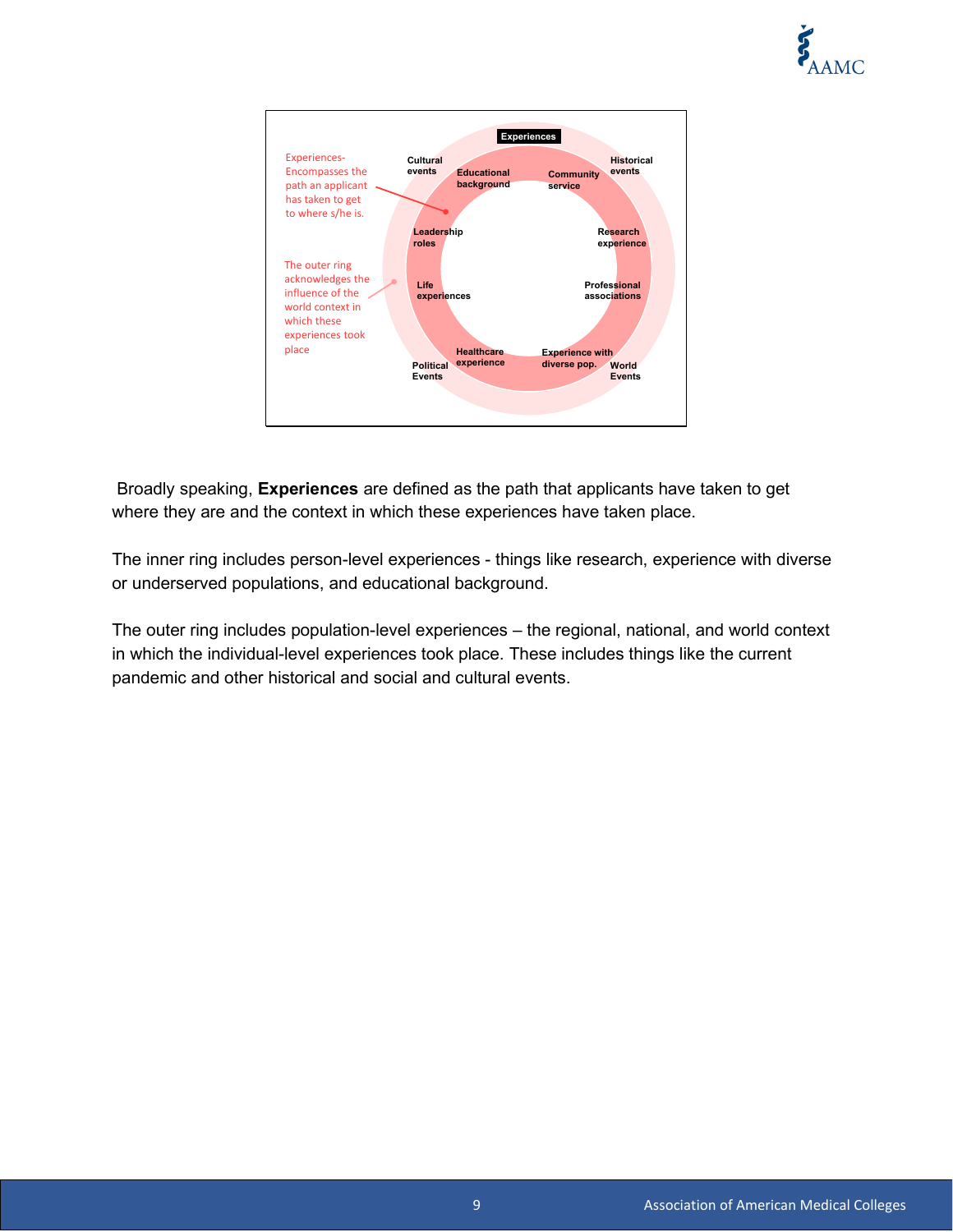



The greenish ring is **Attributes** - these include applicants' skills, abilities, personal qualities, and relevant demographic factors.

This might include things like intellectual curiosity, cultural humility, proficiency in more than one language, or demographic factors like ethnicity, gender identity, and socio-economic status.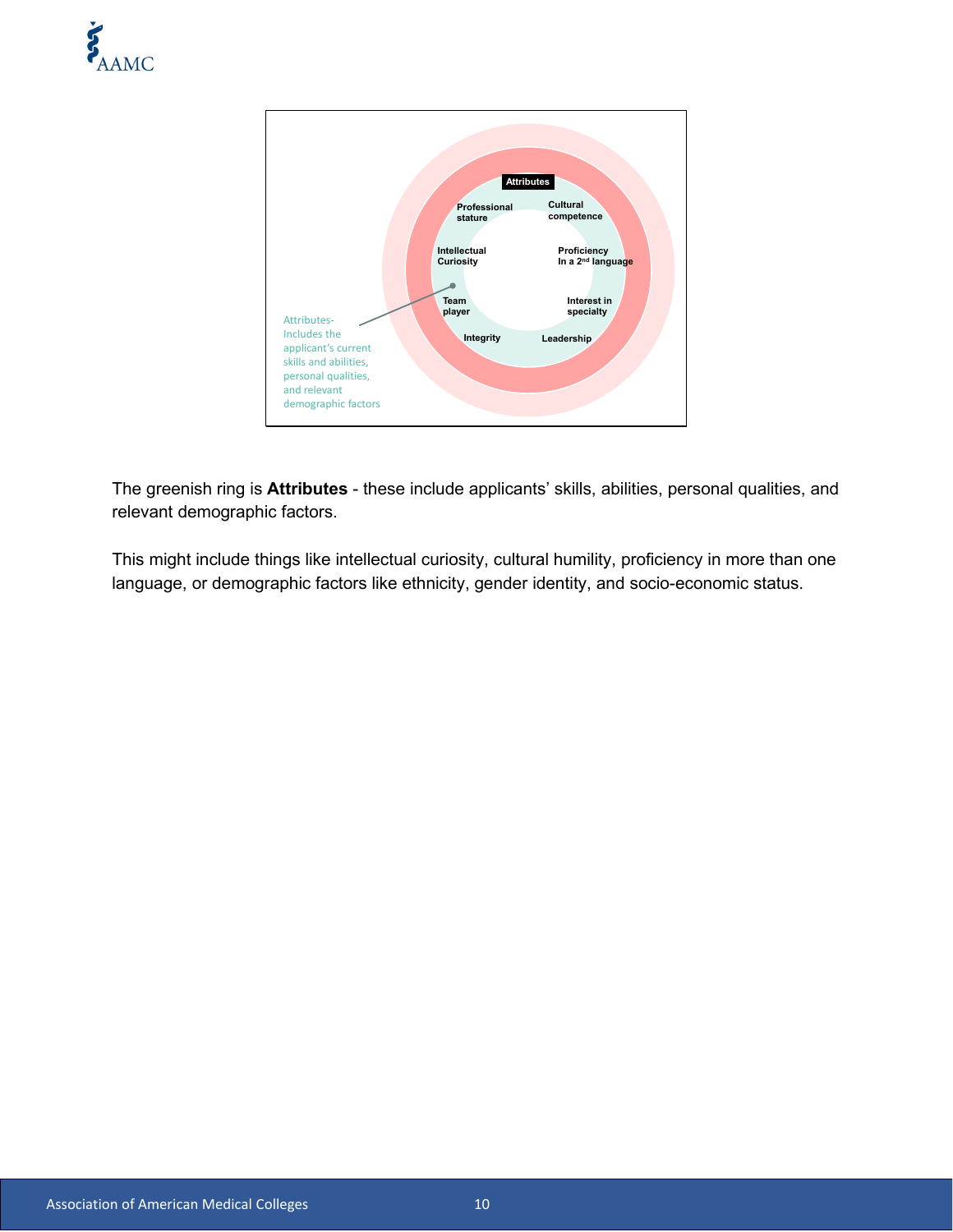



The orange ring is **Competencies –** these are the ways in which an applicant applies their knowledge, skills, and abilities.

For residency selection, we've layered in the ACGME competencies, though you may also have specialty-specific competencies that you'll want to consider.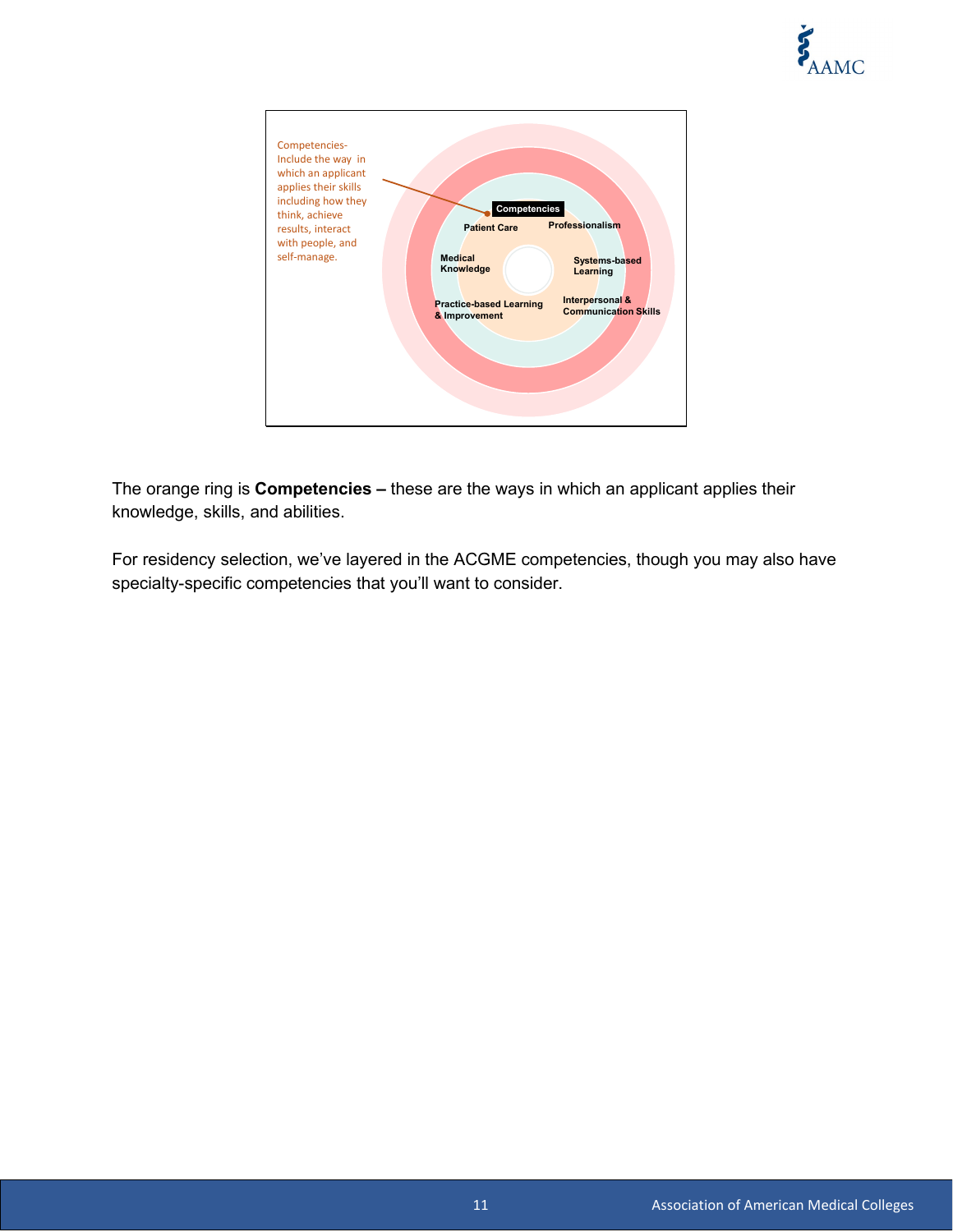



The purple ring is **Metrics.** 

These include the qualitative scholarly and academic components of an applicant's portfolio things such as MSPE, publications, and Step scores.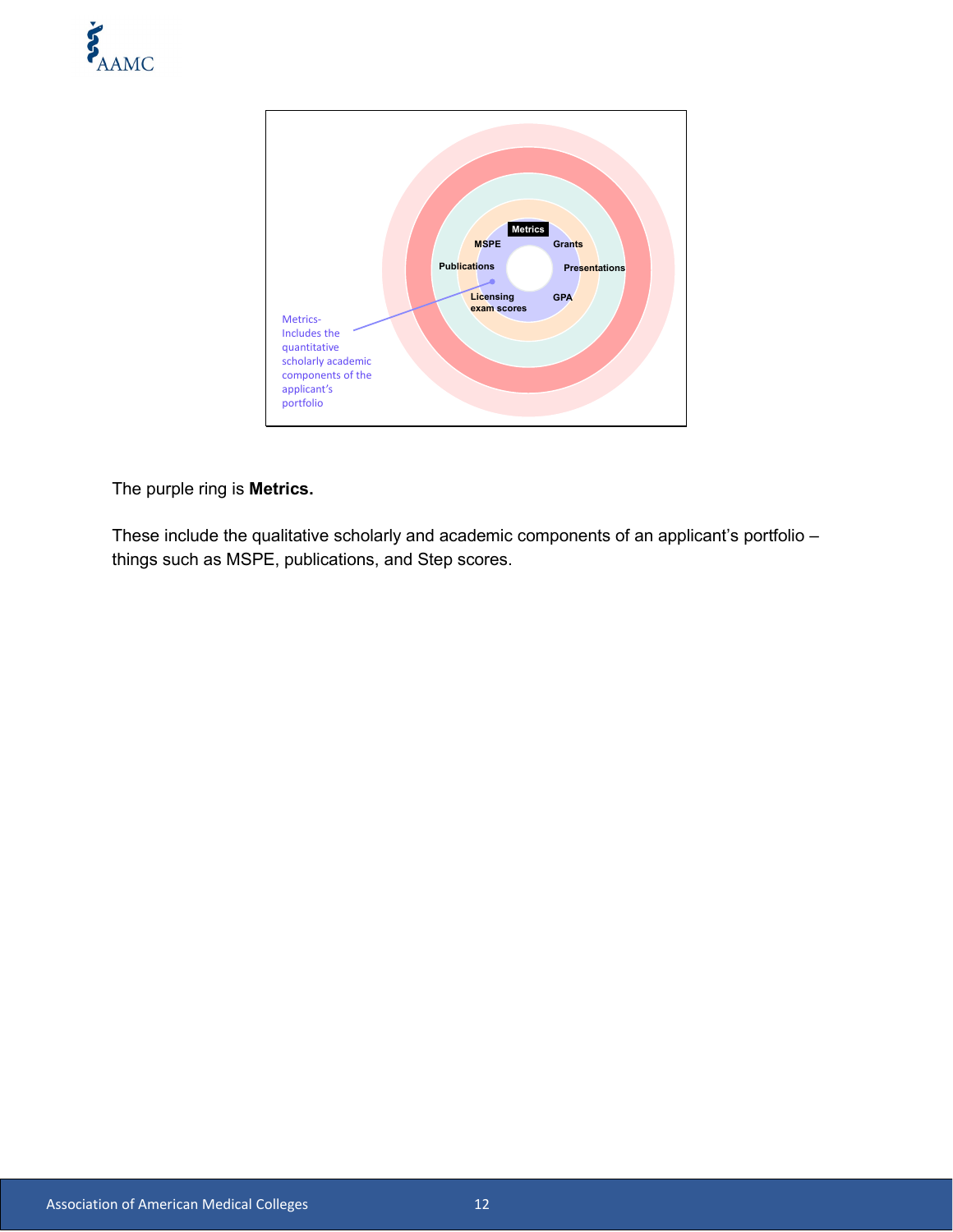



In short, a holistic selection process:

- Is mission-driven
- Is strategically focused
- Acknowledges diversity as a driver of institutional excellence and
- Is informed by the qualitative and quantitative **data each institution collects as indicators of "success"**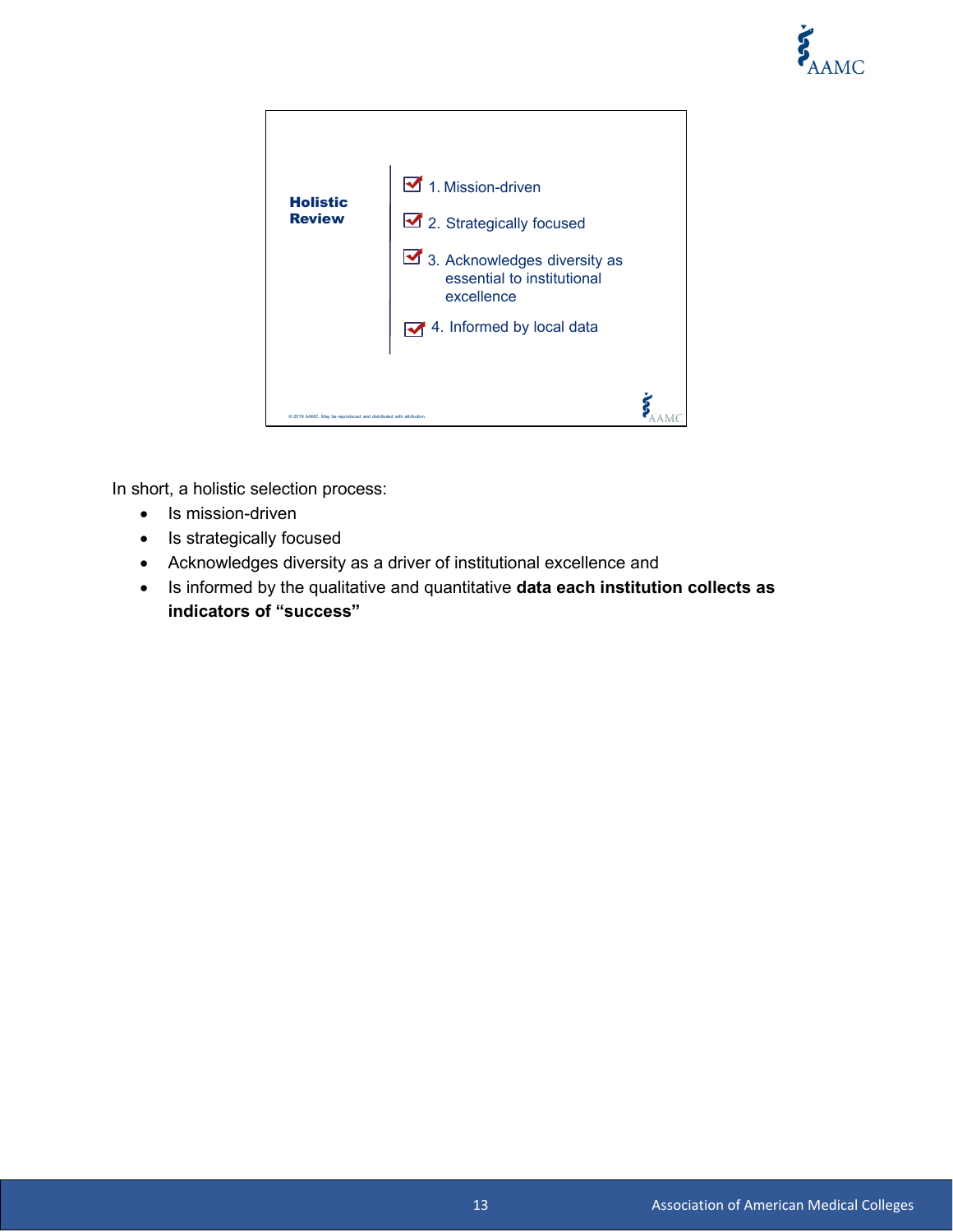



In a holistic selection process, you **should be able to draw a straight line between your program's unique mission and the criteria you use to screen, interview, and select the residents** you **want in your program** and the **professionals you would like to see in the field**.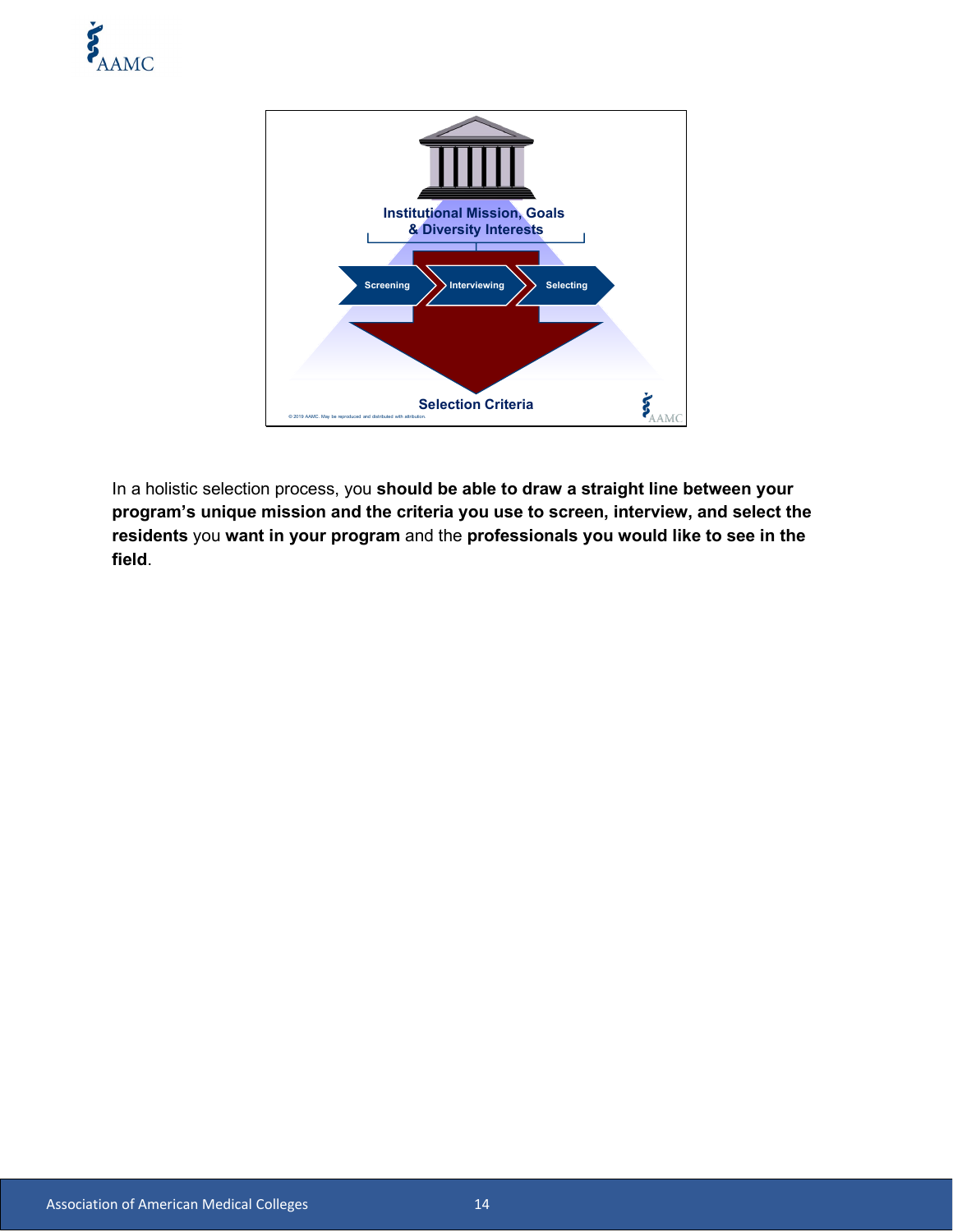



We've examined what holistic review is, but think it is also important to explicitly state what it isn't. A holistic selection process:

- Is not making up for previous injustices
- It's also not a quota system
- It doesn't lower standards it expands them and grounds them in your program's mission and goals
- Finally, a holistic selection process does not ignore academic metrics. It considers those metrics in the context of an applicant's full portfolio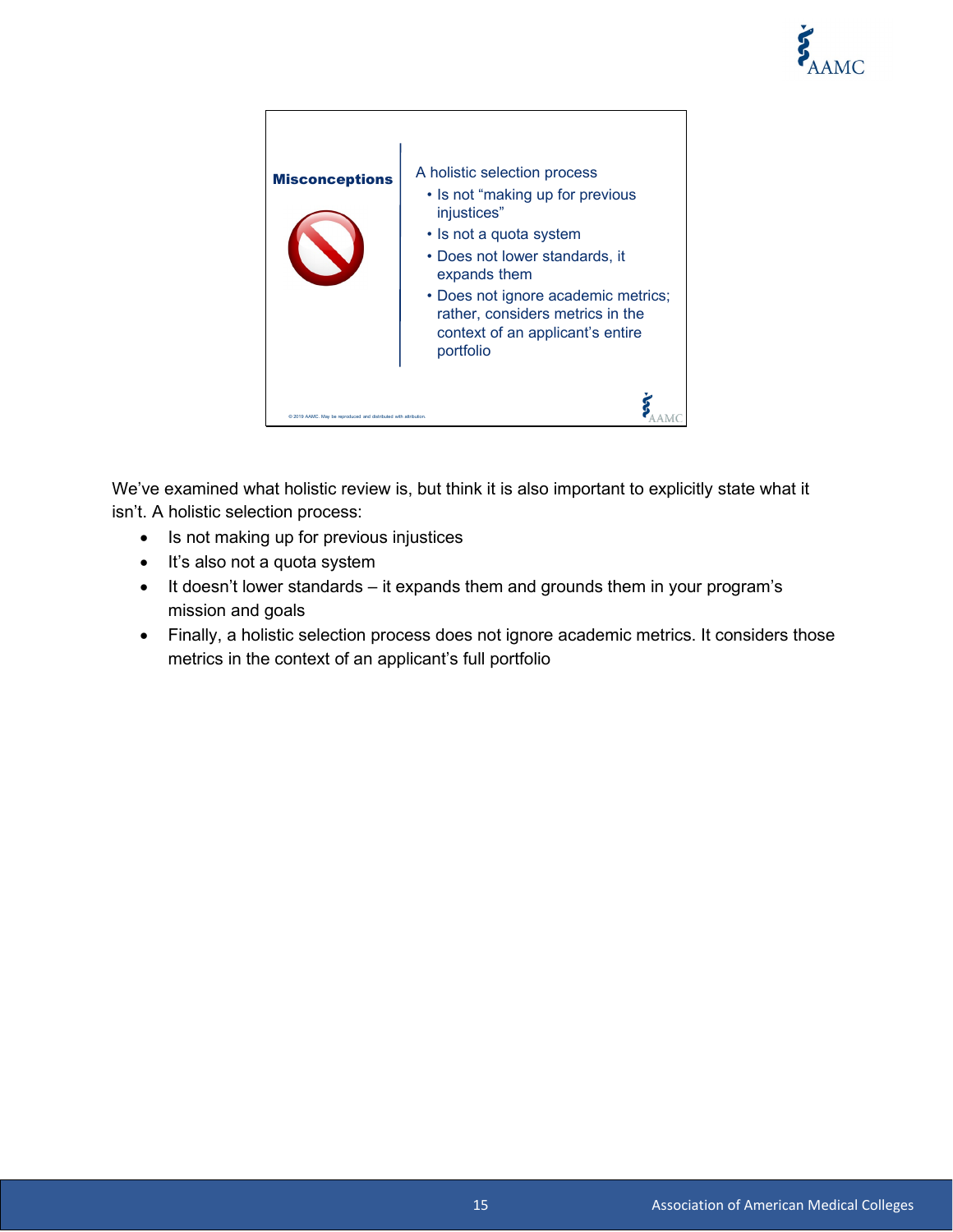



The goal of this introductory module and subsequent activities is to engage you in thinking about **how your program might strategically apply the holistic review framework in order to**:

- **Widen the lens through which you view potential residents**
- Further diversify your specialty and the healthcare workforce overall in support of your mission and goals

Let's look at the first activity which will help you to identify and prioritize your selection criteria.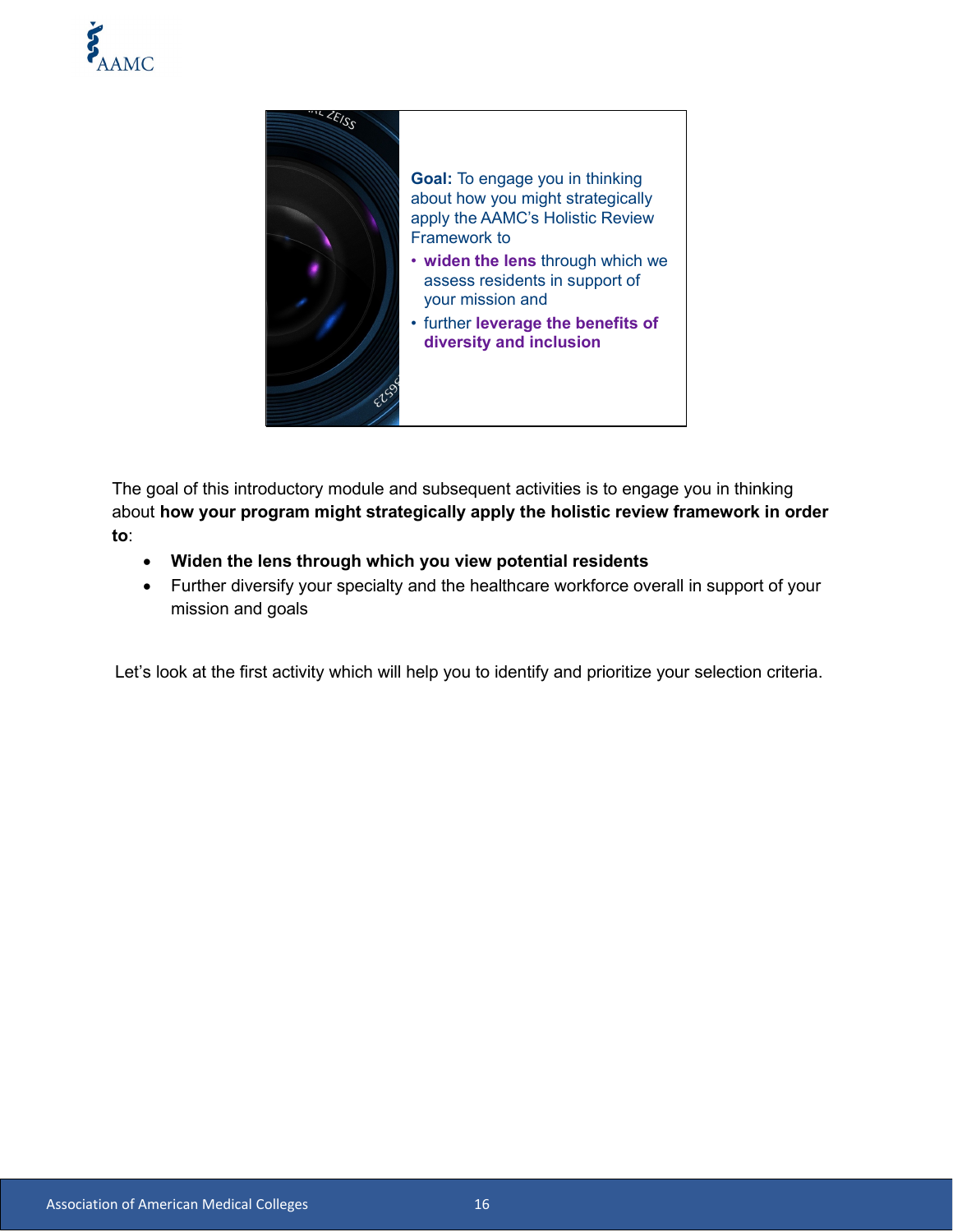

## **Applicant Criteria Identification and Prioritization**

**Purpose:** A critical part of a holistic selection process is identifying Experiences, Attributes, Competencies, and Metrics (EACMs) that are grounded in your mission and promote diversity and inclusion. Developing a shared understanding of how these criteria are prioritized facilitates recruitment, helps orient reviewers and interviewers, and informs the development of evaluation rubrics.

This activity will help you to "widen the lens" through which you assess residents by identifying and ranking the mission-driven EACMs that would add value to your program.

#### **Directions:** For each applicant criterion:

**Part 1**

- 1. Determine if each example in the following charts should be included, edited, or eliminated from your resident selection process.
- 2. Add any criteria that would be important to the accomplishment of your institution's mission and program goals.

**Part 2** 

3. Rank how the EACMs contribute to your decision to invite a resident for an interview.

#### **Experiences**

| $\textcircled{1}$ Criteria                           | 2 Importance of criteria to interview invitation |                              |           |                          |
|------------------------------------------------------|--------------------------------------------------|------------------------------|-----------|--------------------------|
|                                                      | <b>Not</b><br>important                          | <b>Somewhat</b><br>important | Important | <b>Very</b><br>important |
| <b>Educational background</b>                        |                                                  |                              |           |                          |
| Community service/volunteer                          |                                                  |                              |           |                          |
| experience                                           |                                                  |                              |           |                          |
| Leadership roles                                     |                                                  |                              |           |                          |
| Experience with diverse populations                  |                                                  |                              |           |                          |
| Research experience                                  |                                                  |                              |           |                          |
| Life experiences                                     |                                                  |                              |           |                          |
| Distance traveled                                    |                                                  |                              |           |                          |
| Professional associations                            |                                                  |                              |           |                          |
| Healthcare experience                                |                                                  |                              |           |                          |
| Experience living in a medically<br>underserved area |                                                  |                              |           |                          |
|                                                      |                                                  |                              |           |                          |
|                                                      |                                                  |                              |           |                          |
|                                                      |                                                  |                              |           |                          |
|                                                      |                                                  |                              |           |                          |
|                                                      |                                                  |                              |           |                          |
|                                                      |                                                  |                              |           |                          |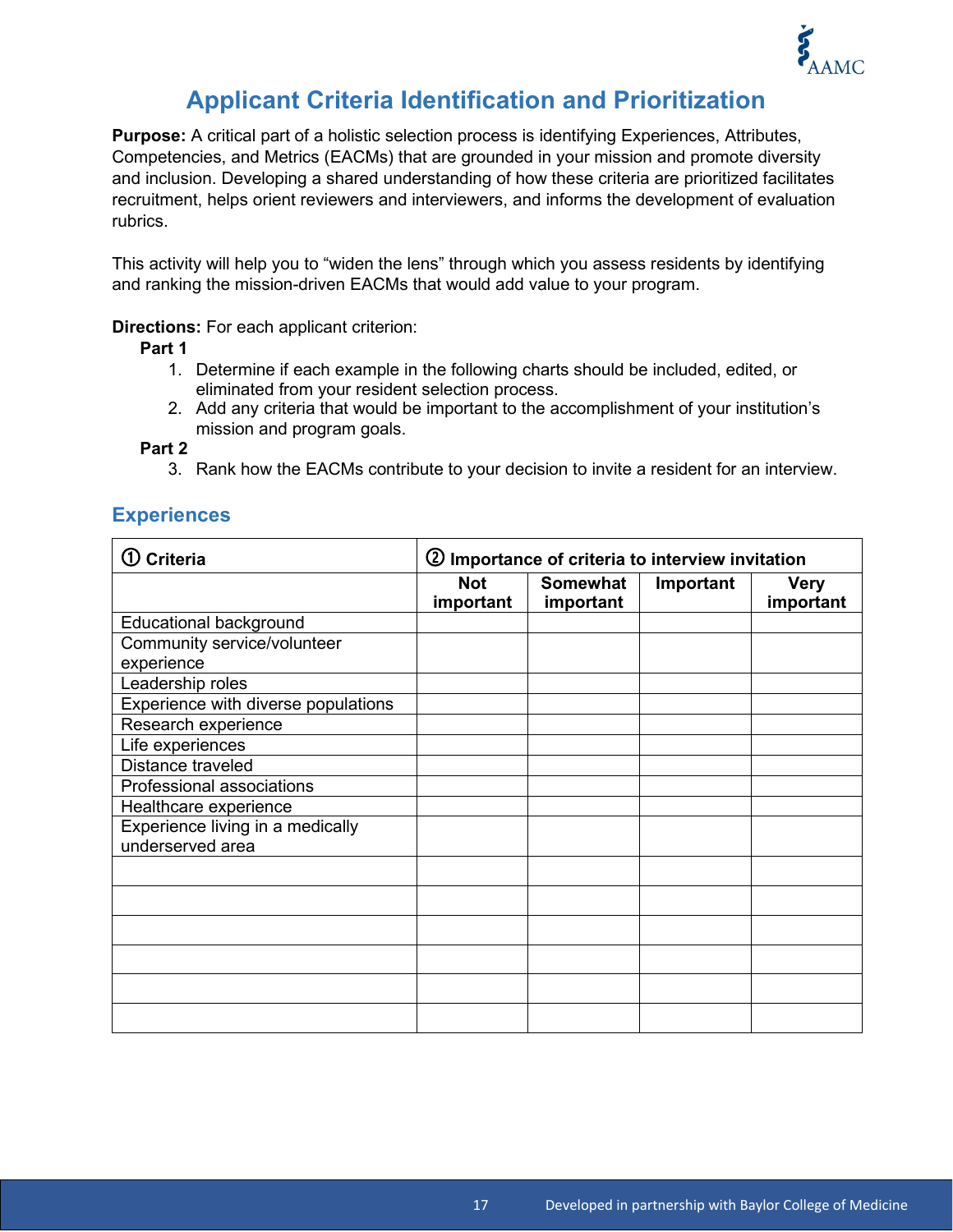# E<br>AAMC

### **Attributes**

| <b>Criteria</b>                                            | 2 Importance of criteria to interview invitation |                       |           |                          |
|------------------------------------------------------------|--------------------------------------------------|-----------------------|-----------|--------------------------|
|                                                            | <b>Not</b><br>important                          | Somewhat<br>important | Important | <b>Very</b><br>important |
| <b>Professional stature</b>                                |                                                  |                       |           |                          |
| Cultural competence/humility                               |                                                  |                       |           |                          |
| Integrity                                                  |                                                  |                       |           |                          |
| Intellectual curiosity                                     |                                                  |                       |           |                          |
| Proficiency in language(s) spoken by<br>patient population |                                                  |                       |           |                          |
| Team-minded / team player                                  |                                                  |                       |           |                          |
| Leadership                                                 |                                                  |                       |           |                          |
| Interest in the desired specialty                          |                                                  |                       |           |                          |
|                                                            |                                                  |                       |           |                          |
|                                                            |                                                  |                       |           |                          |
|                                                            |                                                  |                       |           |                          |
|                                                            |                                                  |                       |           |                          |
|                                                            |                                                  |                       |           |                          |
|                                                            |                                                  |                       |           |                          |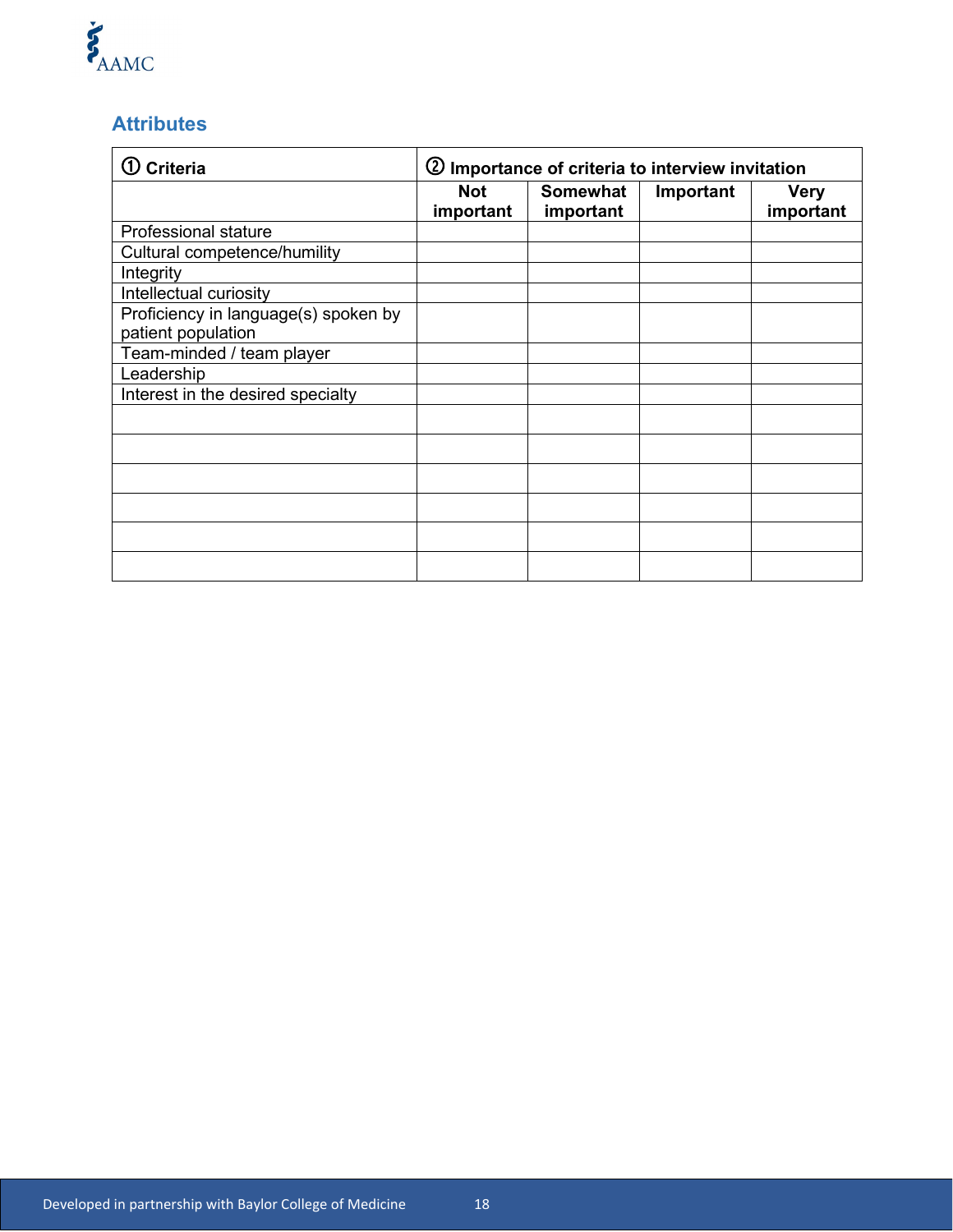# **Competencies**

| $\Omega$ Criteria                         | 2 Importance of criteria to interview invitation |                 |           |             |
|-------------------------------------------|--------------------------------------------------|-----------------|-----------|-------------|
|                                           | <b>Not</b>                                       | <b>Somewhat</b> | Important | <b>Very</b> |
|                                           | important                                        | important       |           | important   |
| <b>Interpersonal and Communication</b>    |                                                  |                 |           |             |
| Skills (ICS)                              |                                                  |                 |           |             |
| Communicate effectively with patients,    |                                                  |                 |           |             |
| families, and the public, as appropriate, |                                                  |                 |           |             |
| across a broad range of socioeconomic     |                                                  |                 |           |             |
| and cultural backgrounds                  |                                                  |                 |           |             |
| Communicate effectively with              |                                                  |                 |           |             |
| physicians, other health professionals,   |                                                  |                 |           |             |
| and health related agencies               |                                                  |                 |           |             |
| Work effectively as a member or leader    |                                                  |                 |           |             |
| of a health care team or other            |                                                  |                 |           |             |
| professional group                        |                                                  |                 |           |             |
| Act in a consultative role to other       |                                                  |                 |           |             |
| physicians and health professionals       |                                                  |                 |           |             |
| Maintain comprehensive, timely, and       |                                                  |                 |           |             |
| legible medical records, if applicable.   |                                                  |                 |           |             |
|                                           |                                                  |                 |           |             |
|                                           |                                                  |                 |           |             |
|                                           |                                                  |                 |           |             |
|                                           |                                                  |                 |           |             |
|                                           |                                                  |                 |           |             |
|                                           |                                                  |                 |           |             |

Examples from ACGME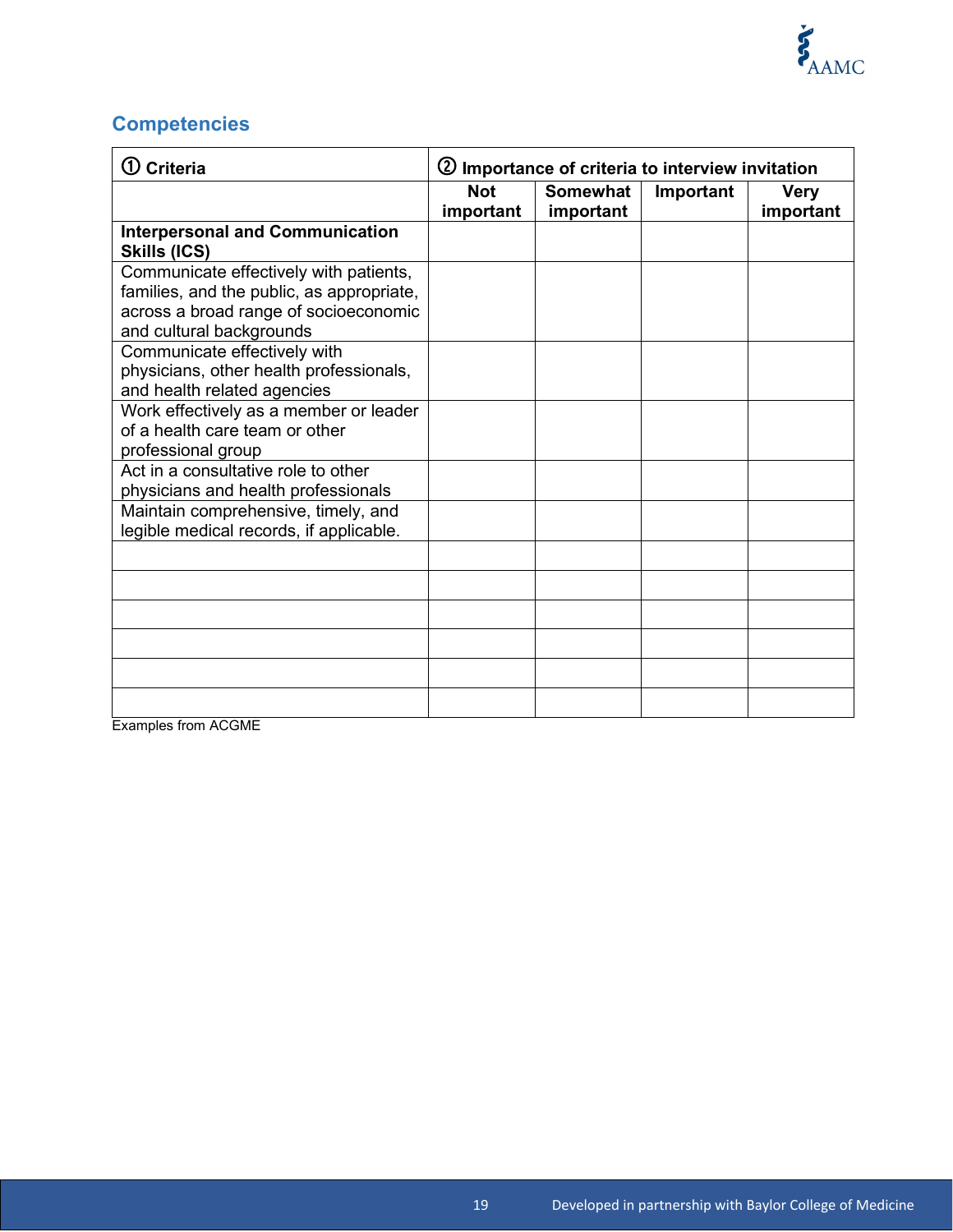

## **Competencies (Continued)**

| <b>Criteria</b>                                                                                                                                                                                  | 2 Importance of criteria to interview invitation |                              |           |                          |
|--------------------------------------------------------------------------------------------------------------------------------------------------------------------------------------------------|--------------------------------------------------|------------------------------|-----------|--------------------------|
|                                                                                                                                                                                                  | <b>Not</b><br>important                          | <b>Somewhat</b><br>important | Important | <b>Very</b><br>important |
| Professionalism (P)                                                                                                                                                                              |                                                  |                              |           |                          |
| Compassion, integrity, and respect for<br>others                                                                                                                                                 |                                                  |                              |           |                          |
| Responsiveness to patient needs that<br>supersedes self-interest                                                                                                                                 |                                                  |                              |           |                          |
| Respect for patient privacy and<br>autonomy                                                                                                                                                      |                                                  |                              |           |                          |
| Accountability to patients, society and<br>the profession                                                                                                                                        |                                                  |                              |           |                          |
| Sensitivity and responsiveness to a<br>diverse patient population, including<br>but not limited to diversity in gender,<br>age, culture, race, religion, disabilities,<br>and sexual orientation |                                                  |                              |           |                          |
|                                                                                                                                                                                                  |                                                  |                              |           |                          |
|                                                                                                                                                                                                  |                                                  |                              |           |                          |
|                                                                                                                                                                                                  |                                                  |                              |           |                          |
|                                                                                                                                                                                                  |                                                  |                              |           |                          |
|                                                                                                                                                                                                  |                                                  |                              |           |                          |
|                                                                                                                                                                                                  |                                                  |                              |           |                          |

Examples from ACGME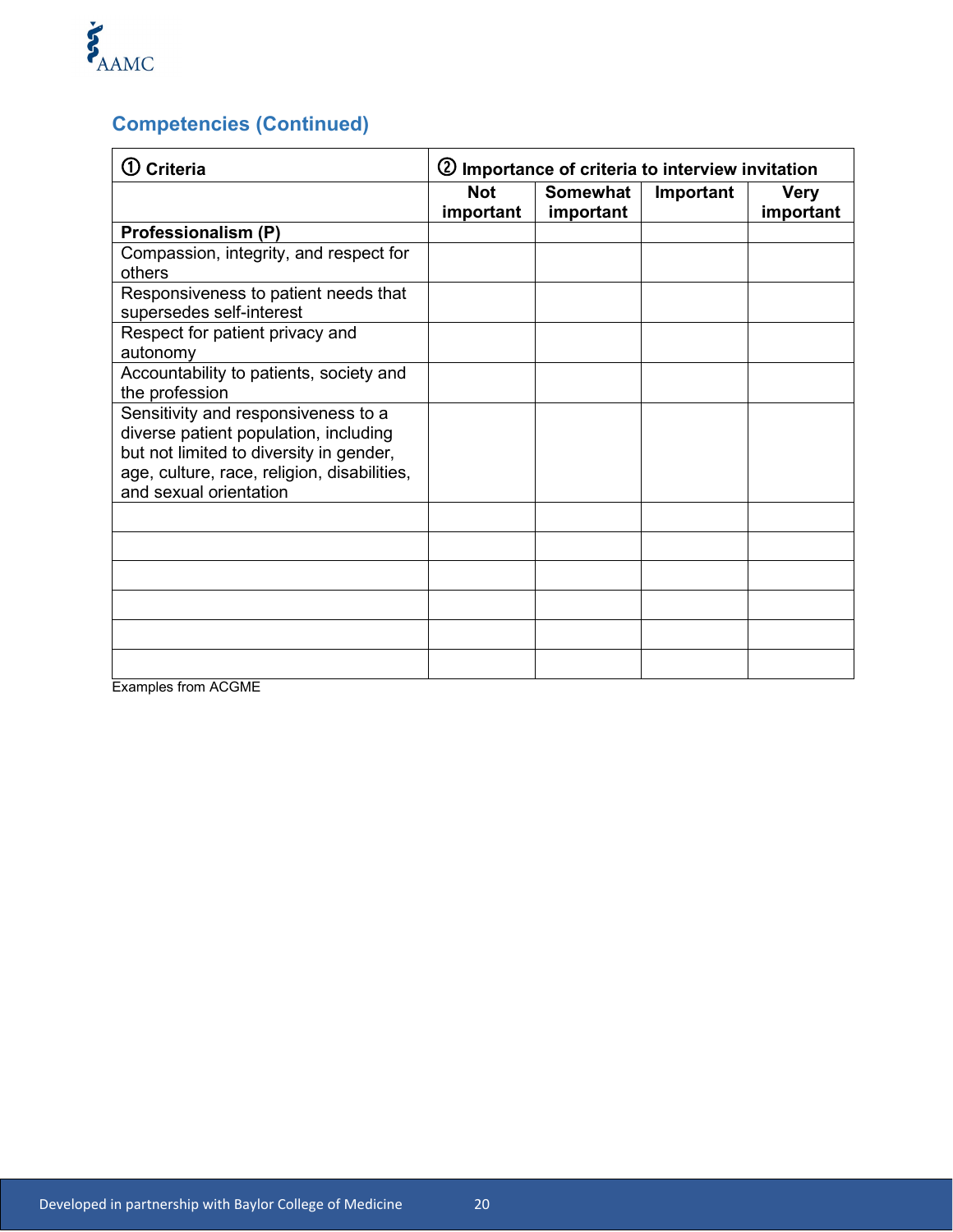

# **Competencies (Continued)**

| $\mathbf{\mathbb{O}}$ Criteria                                                                                                                             | 2 Importance of criteria to interview invitation |                              |           |                          |
|------------------------------------------------------------------------------------------------------------------------------------------------------------|--------------------------------------------------|------------------------------|-----------|--------------------------|
|                                                                                                                                                            | <b>Not</b><br>important                          | <b>Somewhat</b><br>important | Important | <b>Very</b><br>important |
| <b>Practice-Based Learning and</b><br><b>Improvement (PBLI)</b>                                                                                            |                                                  |                              |           |                          |
| Identify strengths, deficiencies, and<br>limits in one's knowledge and expertise<br>(self-assessment and reflection)<br>Set learning and improvement goals |                                                  |                              |           |                          |
| Identify and perform appropriate<br>learning activities                                                                                                    |                                                  |                              |           |                          |
| Incorporate formative evaluation<br>feedback into daily practice                                                                                           |                                                  |                              |           |                          |
| Locate, appraise, and assimilate<br>evidence from scientific studies related<br>to their patients' health problems<br>(evidence-based medicine)            |                                                  |                              |           |                          |
| Use information technology to optimize<br>learning                                                                                                         |                                                  |                              |           |                          |
| Participate in the education of patients,<br>families, students, residents and other<br>health professionals                                               |                                                  |                              |           |                          |
|                                                                                                                                                            |                                                  |                              |           |                          |
|                                                                                                                                                            |                                                  |                              |           |                          |
|                                                                                                                                                            |                                                  |                              |           |                          |
|                                                                                                                                                            |                                                  |                              |           |                          |
|                                                                                                                                                            |                                                  |                              |           |                          |

Examples from ACGM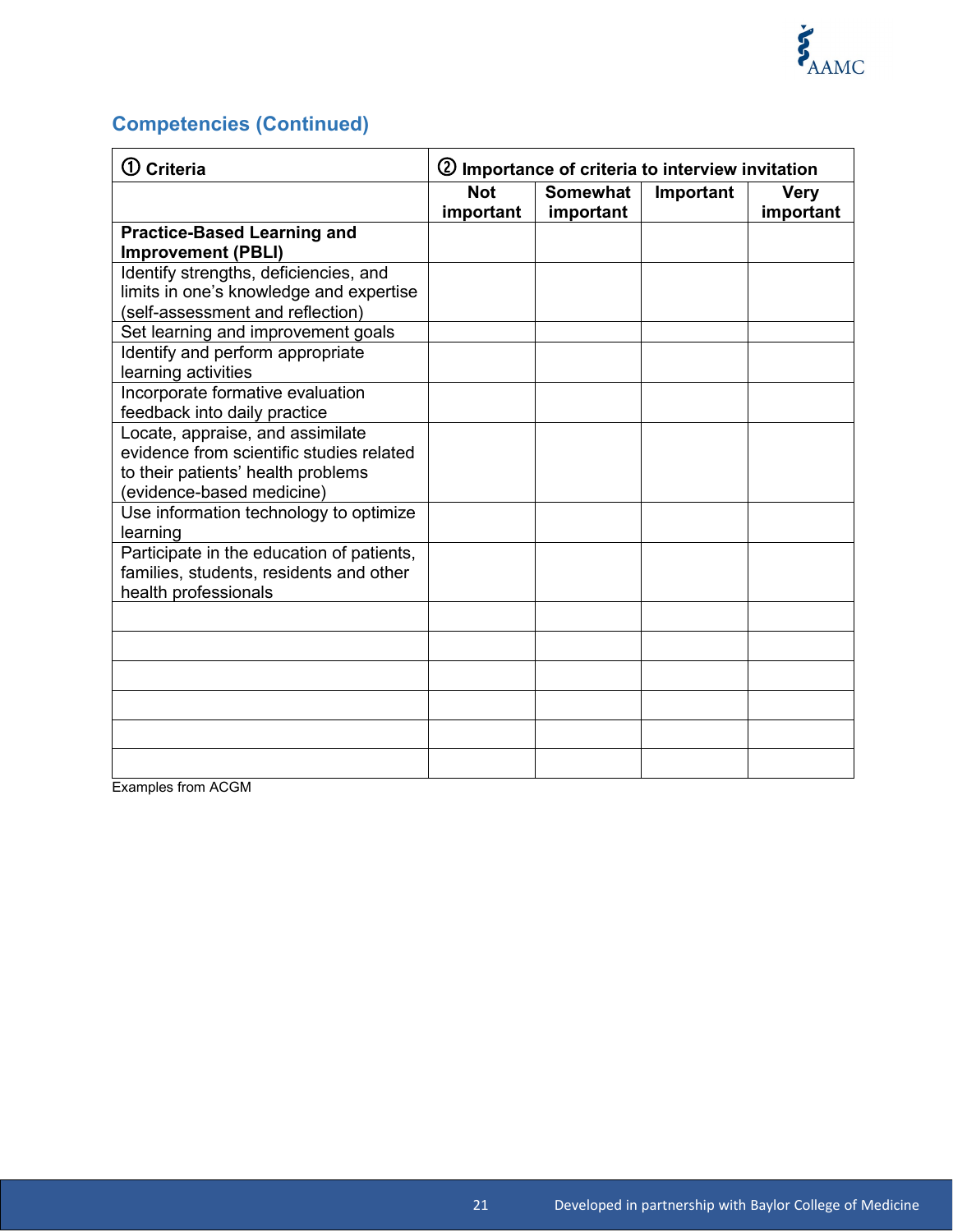

#### **Metrics**

**Note:** If these metrics are not available to you, please edit, delete, and/or add any alternatives.

| $\mathbf 0$ Criteria               | 2 Importance of criteria to interview invitation |                              |           |                          |
|------------------------------------|--------------------------------------------------|------------------------------|-----------|--------------------------|
|                                    | <b>Not</b><br>important                          | <b>Somewhat</b><br>important | Important | <b>Very</b><br>important |
| <b>Publications</b>                |                                                  |                              |           |                          |
| <b>Scholarly Presentations</b>     |                                                  |                              |           |                          |
| <b>USMLE Step 1 score</b>          |                                                  |                              |           |                          |
| USMLE Step 1 pass on first attempt |                                                  |                              |           |                          |
| <b>USMLE Step 2CK score</b>        |                                                  |                              |           |                          |
| USMLE Step 2CK pass on first       |                                                  |                              |           |                          |
| attempt                            |                                                  |                              |           |                          |
| <b>USMLE Step 2CS</b>              |                                                  |                              |           |                          |
| USMLE Step 2CS pass on first       |                                                  |                              |           |                          |
| attempt                            |                                                  |                              |           |                          |
| Alpha Omega Alpha                  |                                                  |                              |           |                          |
| <b>Gold Humanism Honor Society</b> |                                                  |                              |           |                          |
| Grants                             |                                                  |                              |           |                          |
| <b>Medical school GPA</b>          |                                                  |                              |           |                          |
| Performance in core clerkships     |                                                  |                              |           |                          |
| Clerkship performance in desired   |                                                  |                              |           |                          |
| specialty                          |                                                  |                              |           |                          |
| Honors in curriculum               |                                                  |                              |           |                          |
| <b>MSPE</b>                        |                                                  |                              |           |                          |
| Letters of recommendation          |                                                  |                              |           |                          |
|                                    |                                                  |                              |           |                          |
|                                    |                                                  |                              |           |                          |
|                                    |                                                  |                              |           |                          |
|                                    |                                                  |                              |           |                          |
|                                    |                                                  |                              |           |                          |
|                                    |                                                  |                              |           |                          |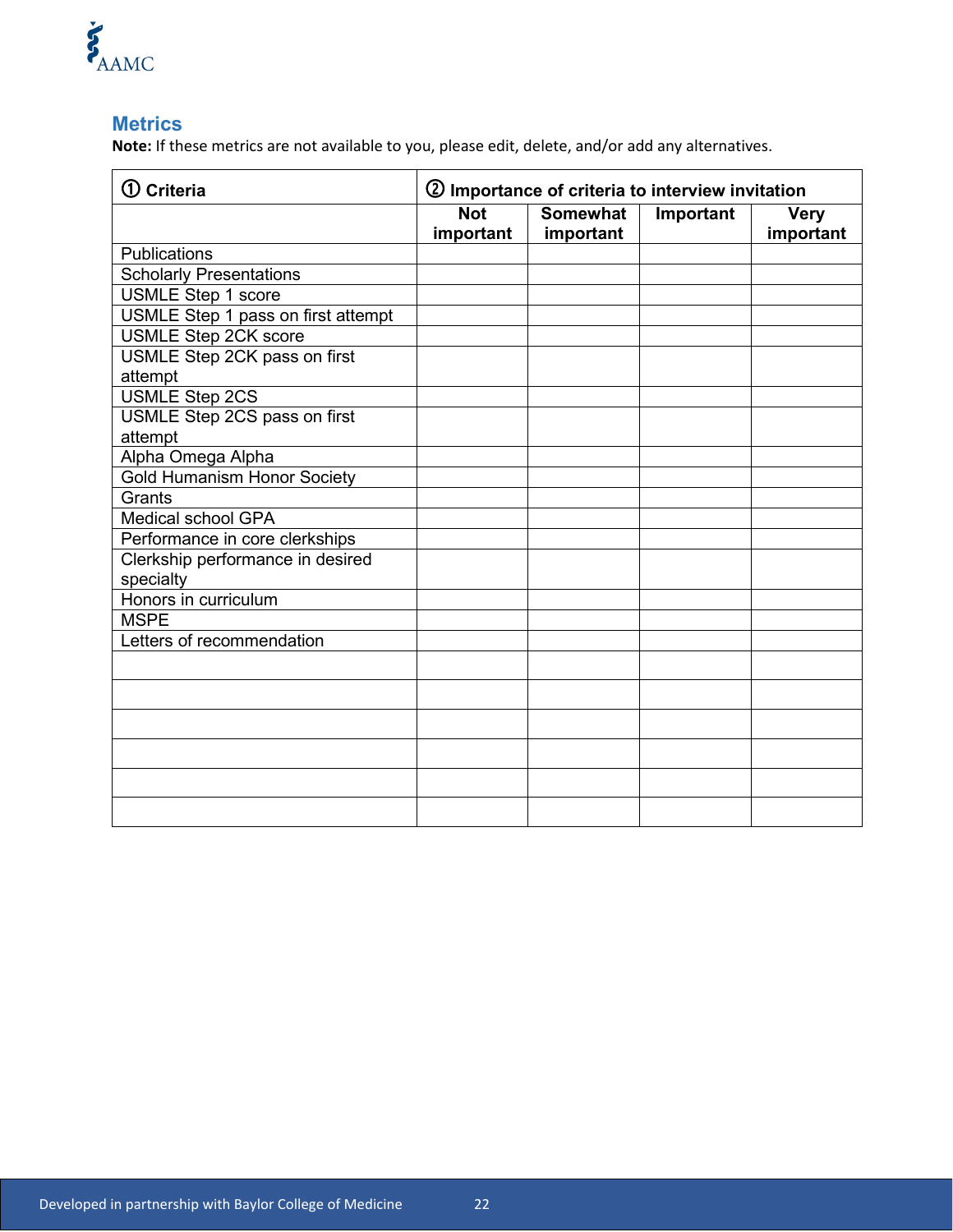

|                                                                  | Tomorrow's Doctors, Tomorrow's Cures <sup>®</sup> |
|------------------------------------------------------------------|---------------------------------------------------|
| <b>Application of Holistic Principles</b>                        | Learn                                             |
|                                                                  | Serve                                             |
| in Resident Selection                                            | Lead                                              |
|                                                                  |                                                   |
|                                                                  |                                                   |
|                                                                  | Association of<br>American Medical Colleges       |
| @ 2019 AAMC. May be reproduced and distributed with attribution. |                                                   |

Hello and welcome to Application of Holistic Principles in Resident Selection.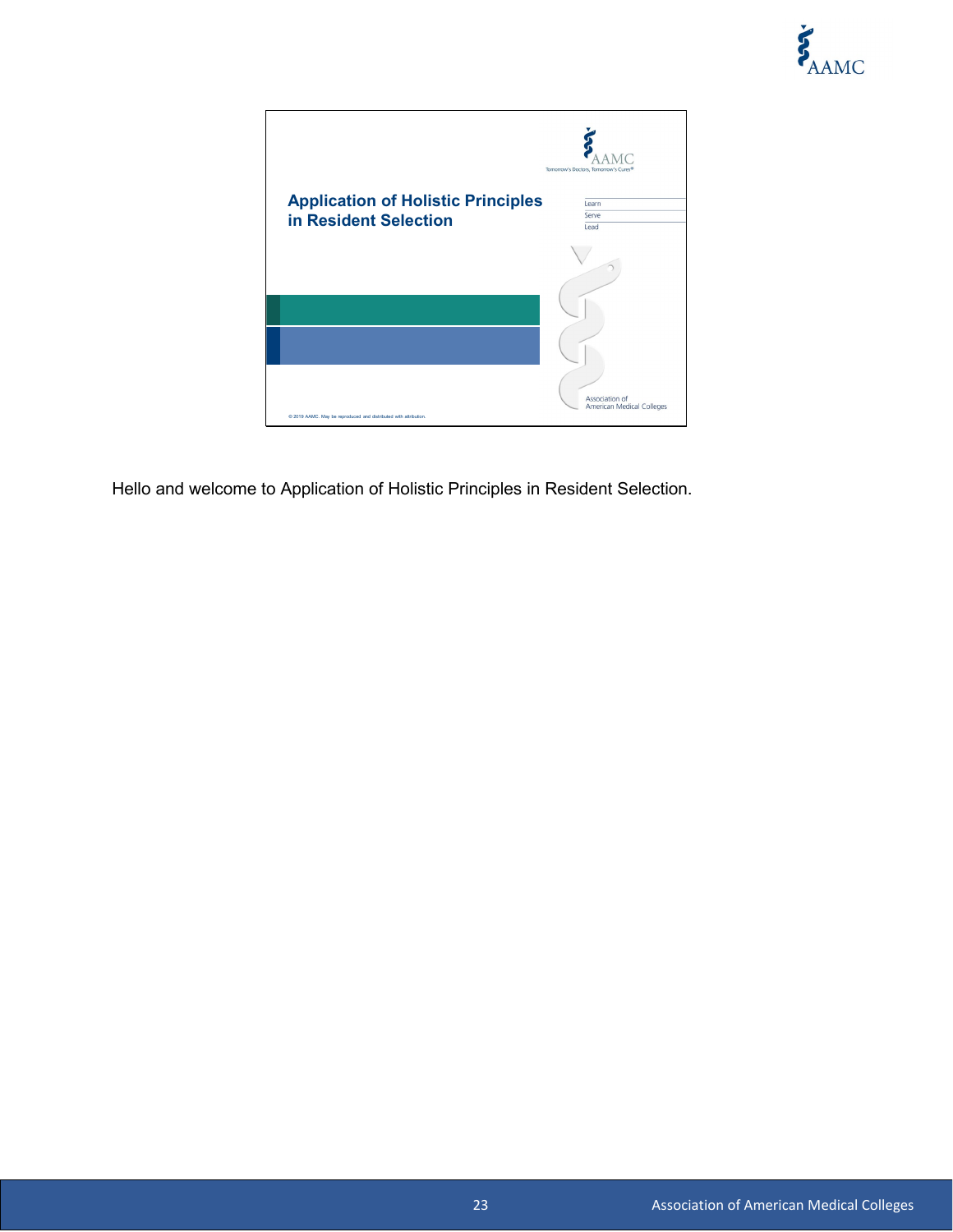



In this module we will:

- Provide an overview of the Control Influence Concern model and
- Introduce an activity to help you to define and assess mission-centric criteria in resident selection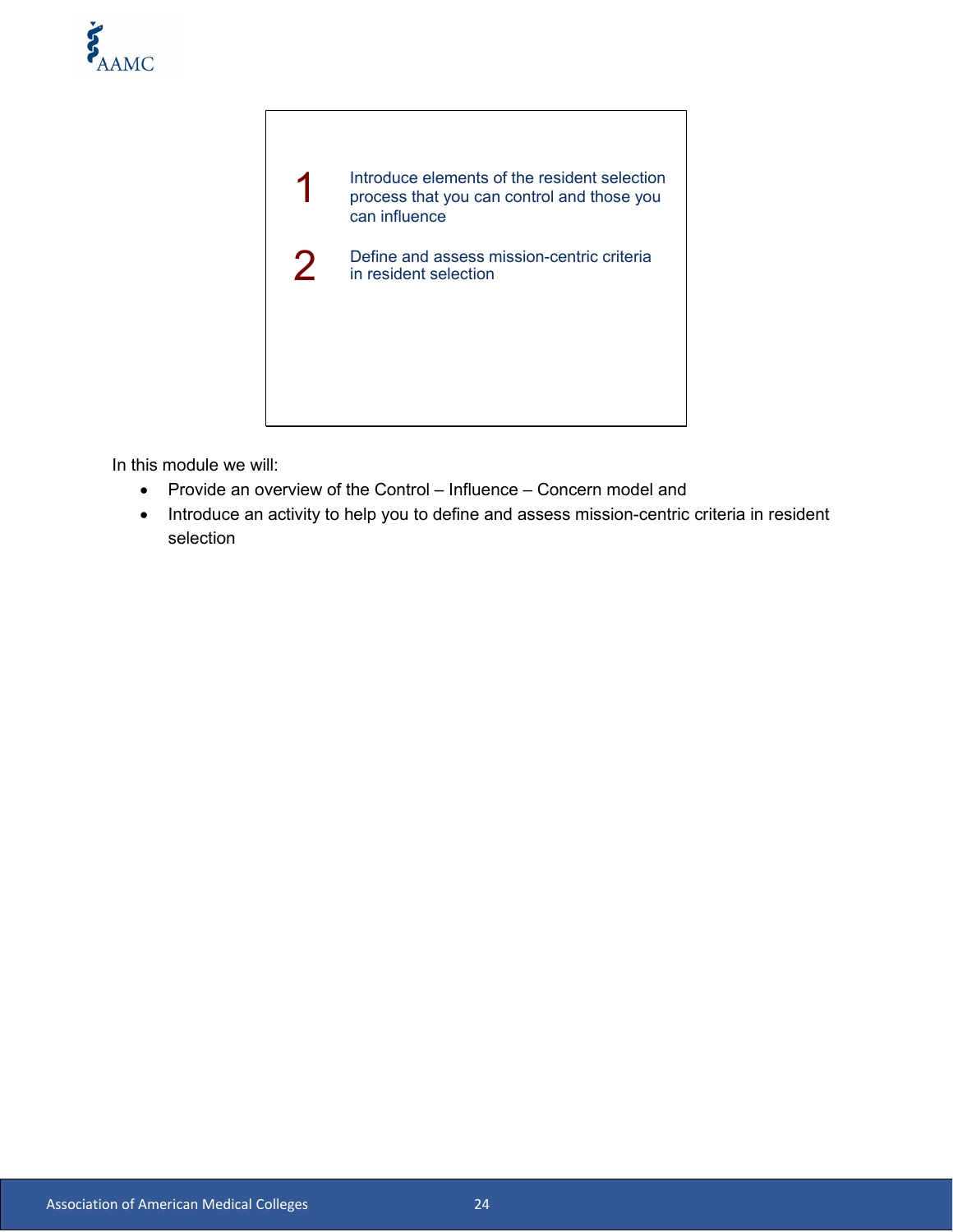



When we think about the Control – Influence – Concern model, Concern is almost always the largest, most encompassing piece, followed by Influence, and then "Control" which is almost always the smallest piece.

Sometimes that translates into a feeling of overall lack of control – increasing numbers of applicants, decreasing windows of time to make thoughtful decisions, competing pressures and priorities, too few resources, and so on.

It can be helpful to pause and reflect – So let's take a minute to walk through some aspects of the selection process that actually are within your or your program's control.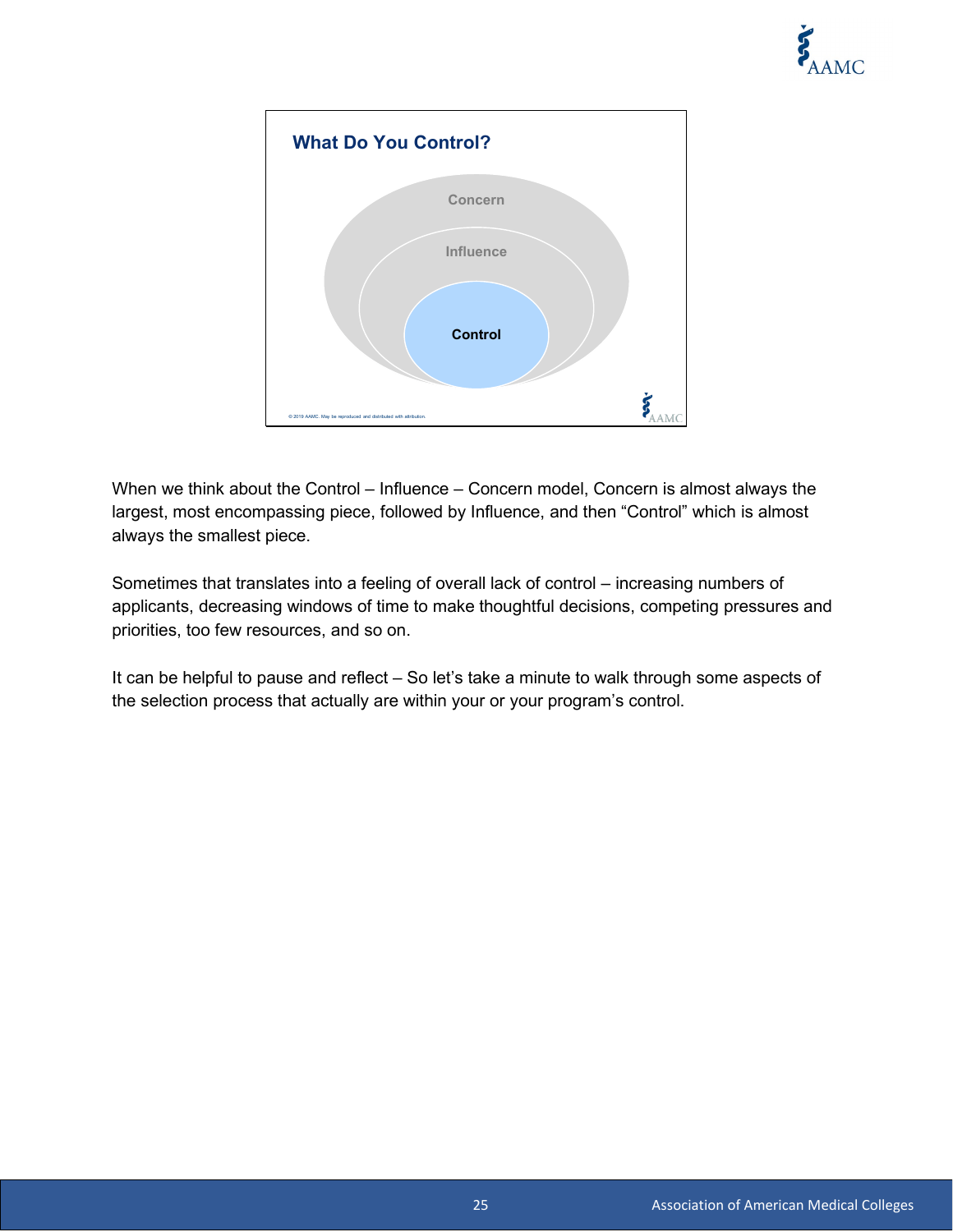



You and other program staff have control over:

- **Your recruitment and other program materials:** What do they communicate about the kind of person you are looking for?
- **All of your interactions with applicants:** This could include applicants calling or emailing your program office … how are their questions and concerns handled? And who is handling them?
- **Whom you invite to interview applicants and how you prepare them:** 
	- o Do current residents interview applicants?
	- $\circ$  Do you invite physicians from other departments with whom your residents work closely to interview?
	- o Do you invite other healthcare professionals and/or non-clinical staff?
	- o Do you train interviewers on what you're looking for you? On the interview process? On unconscious bias?
	- o What parts of the applicant's portfolio do interviewers have access to?
- **The type of interview process you use:** Is it semi- or highly structured? Do you have one-on-one or group interviews?
- Who else are applicants interacting with during interview day?
- **Where the interviews take place:** Are they held in individual interviewers' offices? In conference rooms? Think about the pictures on the walls, the names of different conference rooms, other institutional artifacts on display, both in the interview space and in the spaces applicants will be passing through. What is being communicated?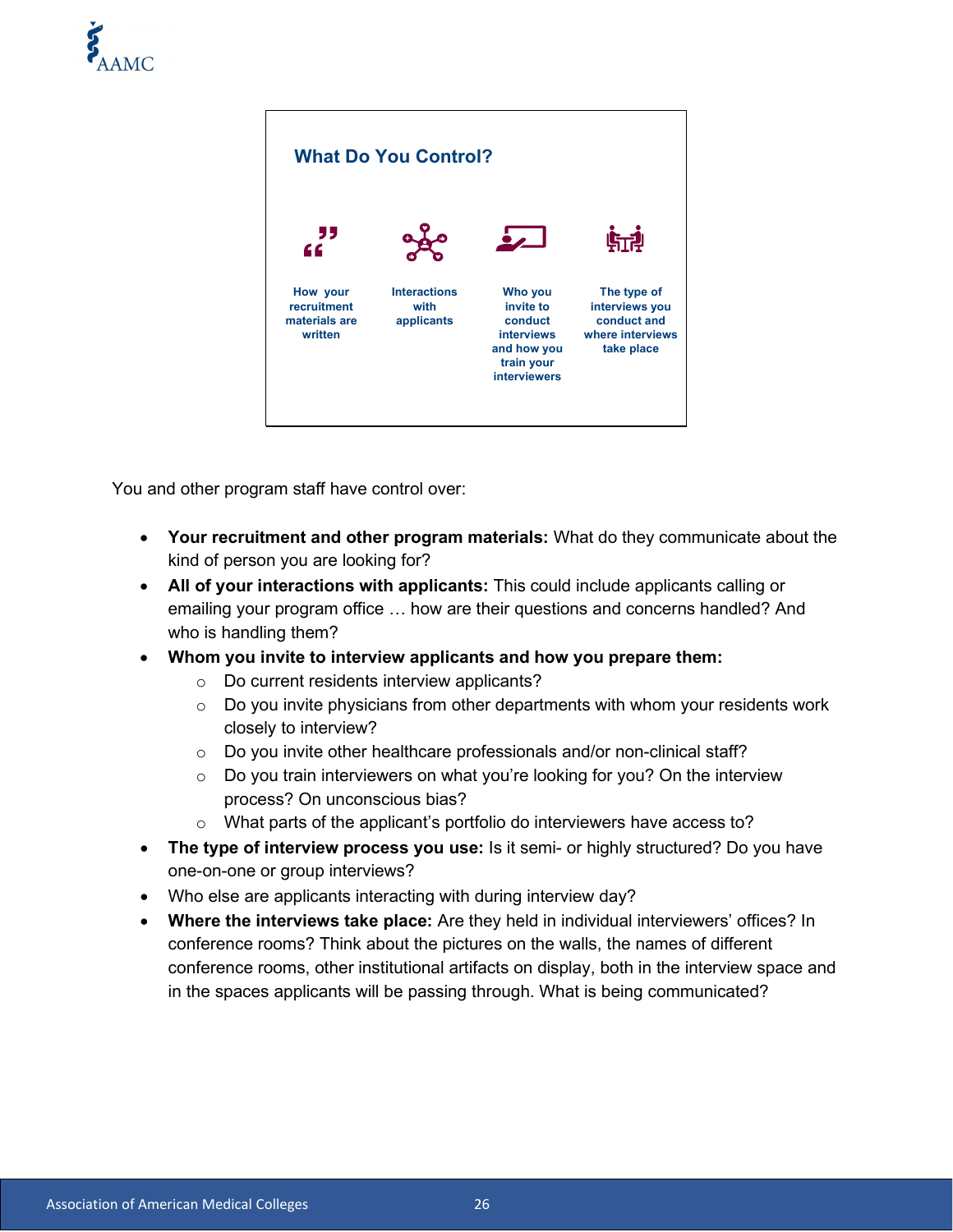



- The tools you use to assess applicants, including screening and interview rubrics
- Your screening and selection criteria
- Who and where you actively recruit
- Who you invite to interview for your program
- And who you decide to rank and in what order

You control all of these factors.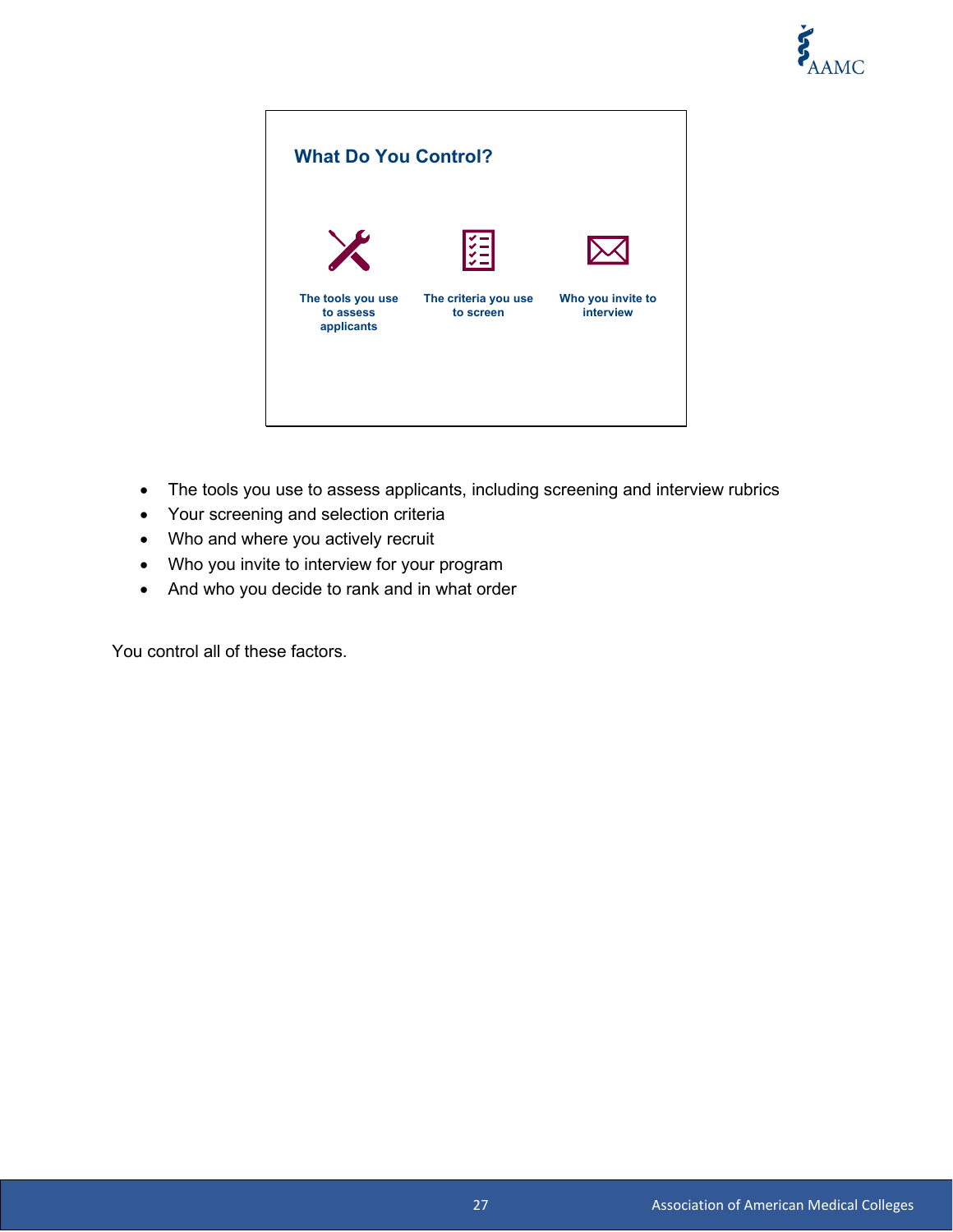



We have influence over a slightly larger portion of the pie, including: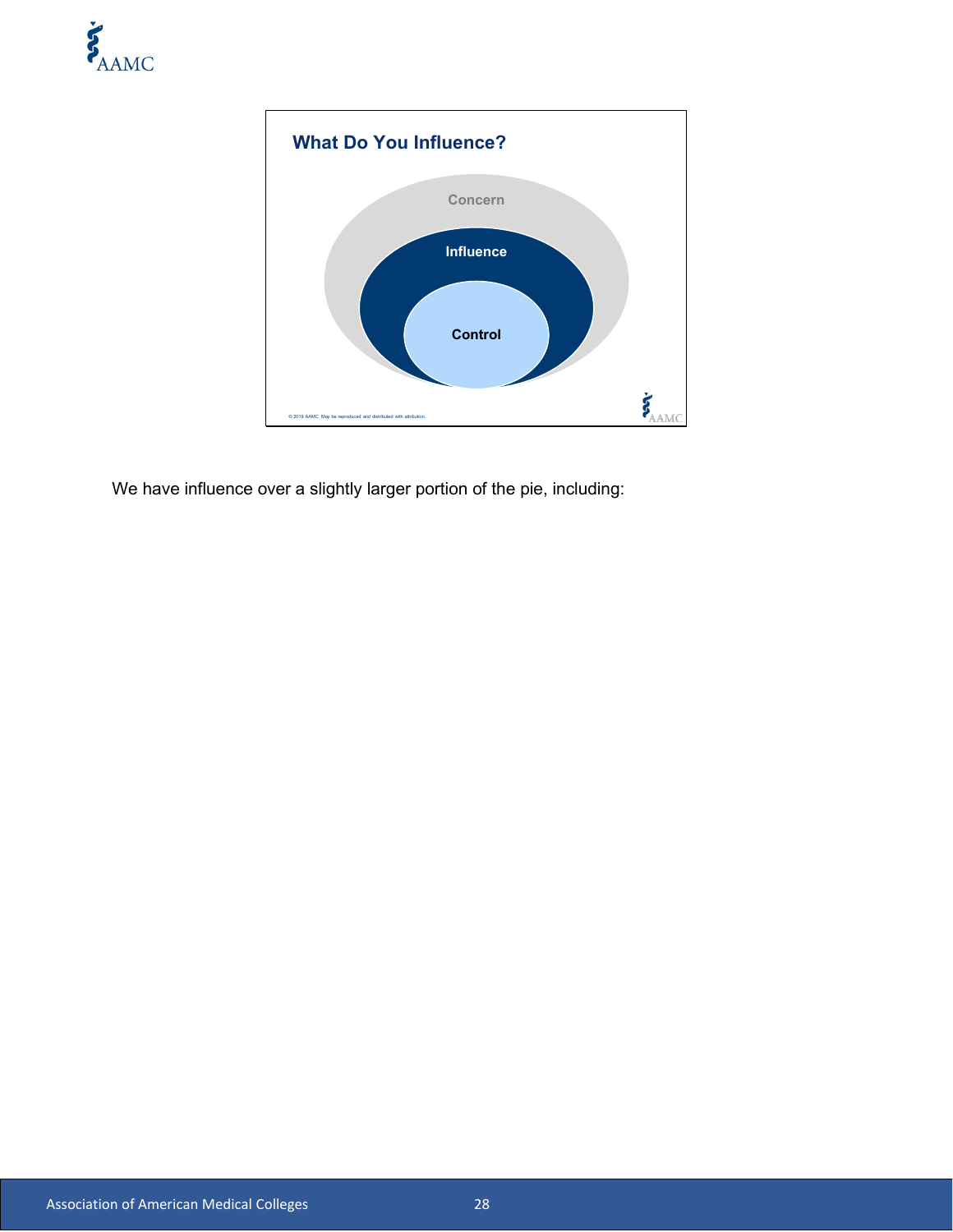



- Who applies to your program(s)
- How your program is perceived
- How applicants experience your program during interviews and visits (again, think about the things that you can control such as the photos on the wall, who interviews, who they meet on-campus, etc.)
- And, how current and past residents describe their experience … how would you describe the morale of the residents in your programs?

While you can't control these factors, you may have more influence – and influence over more aspects – than is sometimes obvious.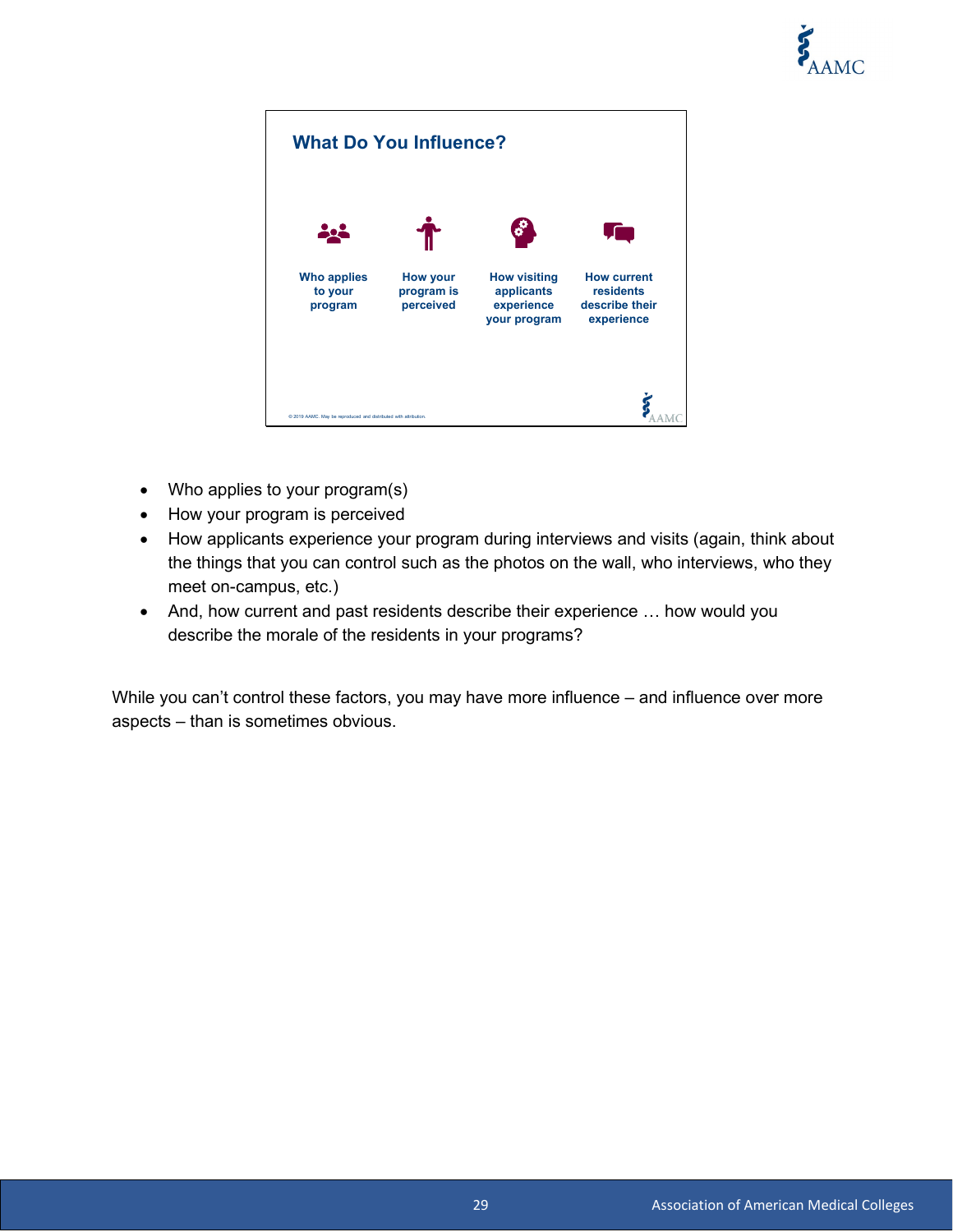

## **Applying Holistic Review to Resident Selection**

**Purpose:** Developing shared definitions of the criteria you identified in Activity 1 helps orient reviewers and interviewers and informs the development of evaluation rubrics; it can also help mitigate the influence of unconscious bias. This activity will help you to define your high-priority criteria and assess if your recruitment materials and selection processes reflect your priorities.

#### **Directions:**

- 1. Review your rankings from Activity 1 and select two "very important" criteria for each of the four domains in the EACM model. Clearly define each of those criteria.
- 2. Look at your current recruitment materials and selection filters to determine if these will reveal the priority criteria that you have identified.
- 3. Determine what you could add or change to assist you in finding the EACMs you are looking for.

#### **Part 1: Resident Selection Criteria**

|                        | 1. Criterion:                                                                                                                                                                     |
|------------------------|-----------------------------------------------------------------------------------------------------------------------------------------------------------------------------------|
| Ш<br><b>XPERIENCES</b> | Definition: How do you define it?                                                                                                                                                 |
|                        | Assess: What evidence will satisfy this requirement? Do my current recruitment<br>and selection materials allow me to assess this criterion? What, if any, changes<br>are needed? |
|                        | 2. Criterion:                                                                                                                                                                     |
|                        | Definition: How do you define it?                                                                                                                                                 |
|                        | Assess: What evidence will satisfy this requirement? Do my current recruitment<br>and selection materials allow me to assess this criterion? What, if any, changes<br>are needed? |
| Notes:                 |                                                                                                                                                                                   |

 $\overline{\phantom{a}}$  , and the contribution of the contribution of the contribution of the contribution of the contribution of the contribution of the contribution of the contribution of the contribution of the contribution of the

\_\_\_\_\_\_\_\_\_\_\_\_\_\_\_\_\_\_\_\_\_\_\_\_\_\_\_\_\_\_\_\_\_\_\_\_\_\_\_\_\_\_\_\_\_\_\_\_\_\_\_\_\_\_\_\_\_\_\_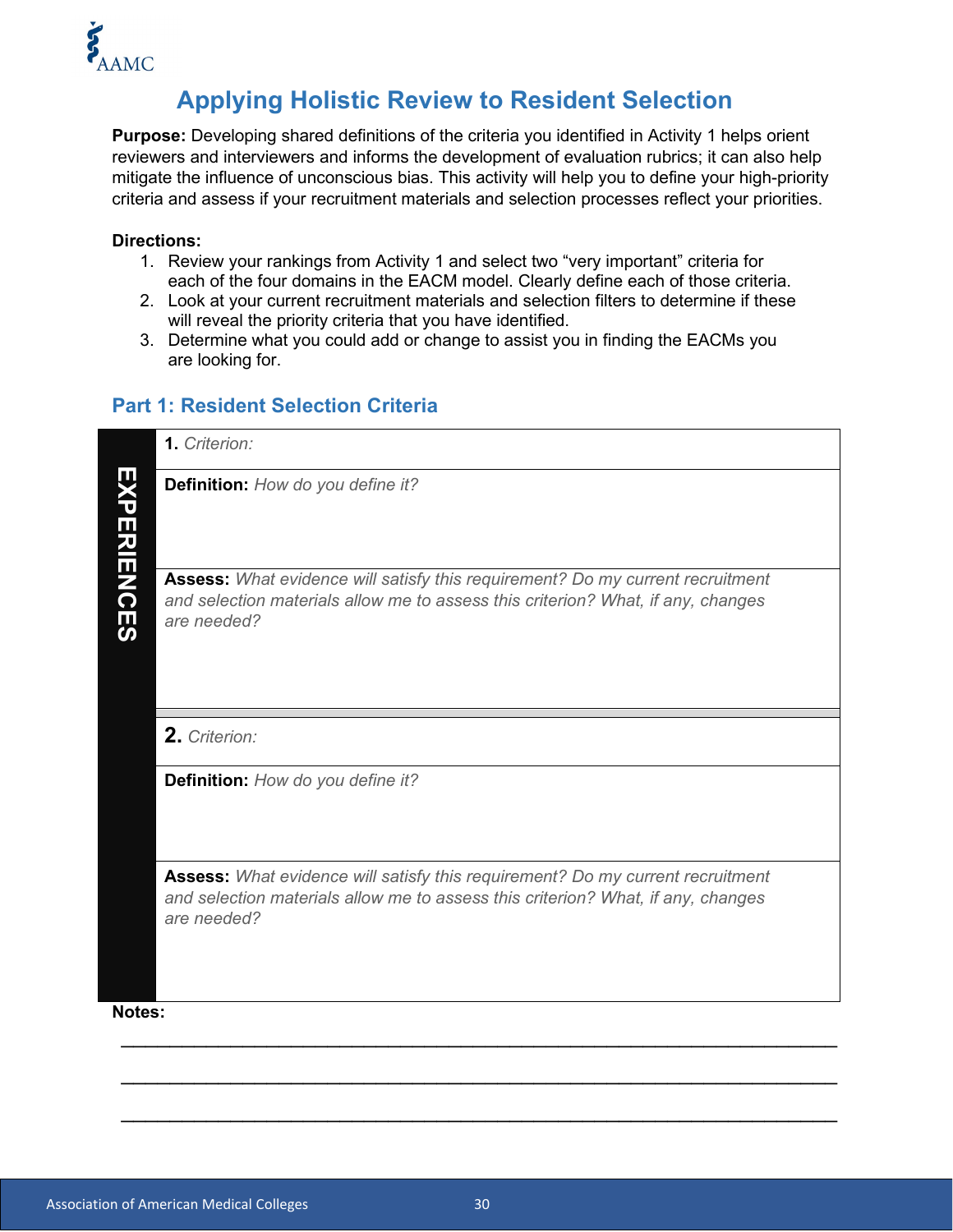

## **Resident Selection Criteria (continued)**

|                   | <b>1.</b> Criterion:                                                                                                                                                                     |
|-------------------|------------------------------------------------------------------------------------------------------------------------------------------------------------------------------------------|
| <b>ATTRIBUTES</b> | <b>Definition:</b> How do you define it?                                                                                                                                                 |
|                   | <b>Assess:</b> What evidence will satisfy this requirement? Do my current recruitment and<br>selection materials allow me to assess this criterion? What, if any, changes are needed?    |
|                   |                                                                                                                                                                                          |
|                   | 2. Criterion:                                                                                                                                                                            |
|                   | <b>Definition:</b> How do you define it?                                                                                                                                                 |
|                   | <b>Assess:</b> What evidence will satisfy this requirement? Do my current recruitment<br>and selection materials allow me to assess this criterion? What, if any, changes<br>are needed? |

\_\_\_\_\_\_\_\_\_\_\_\_\_\_\_\_\_\_\_\_\_\_\_\_\_\_\_\_\_\_\_\_\_\_\_\_\_\_\_\_\_\_\_\_\_\_\_\_\_\_\_\_\_\_\_\_\_\_\_

 $\overline{\phantom{a}}$  , and the contribution of the contribution of the contribution of the contribution of the contribution of the contribution of the contribution of the contribution of the contribution of the contribution of the

\_\_\_\_\_\_\_\_\_\_\_\_\_\_\_\_\_\_\_\_\_\_\_\_\_\_\_\_\_\_\_\_\_\_\_\_\_\_\_\_\_\_\_\_\_\_\_\_\_\_\_\_\_\_\_\_\_\_\_

 $\overline{\phantom{a}}$  , and the contribution of the contribution of the contribution of the contribution of the contribution of the contribution of the contribution of the contribution of the contribution of the contribution of the

 $\overline{\phantom{a}}$  , and the contribution of the contribution of the contribution of the contribution of the contribution of the contribution of the contribution of the contribution of the contribution of the contribution of the

\_\_\_\_\_\_\_\_\_\_\_\_\_\_\_\_\_\_\_\_\_\_\_\_\_\_\_\_\_\_\_\_\_\_\_\_\_\_\_\_\_\_\_\_\_\_\_\_\_\_\_\_\_\_\_\_\_\_\_

 $\overline{\phantom{a}}$  , and the contribution of the contribution of the contribution of the contribution of the contribution of the contribution of the contribution of the contribution of the contribution of the contribution of the \_\_\_\_\_\_\_\_\_\_\_\_\_\_\_\_\_\_\_\_\_\_\_\_\_\_\_\_\_\_\_\_\_\_\_\_\_\_\_\_\_\_\_\_\_\_\_\_\_\_\_\_\_\_\_\_\_\_\_

 $\overline{\phantom{a}}$  , and the contribution of the contribution of the contribution of the contribution of the contribution of the contribution of the contribution of the contribution of the contribution of the contribution of the

#### **Notes:**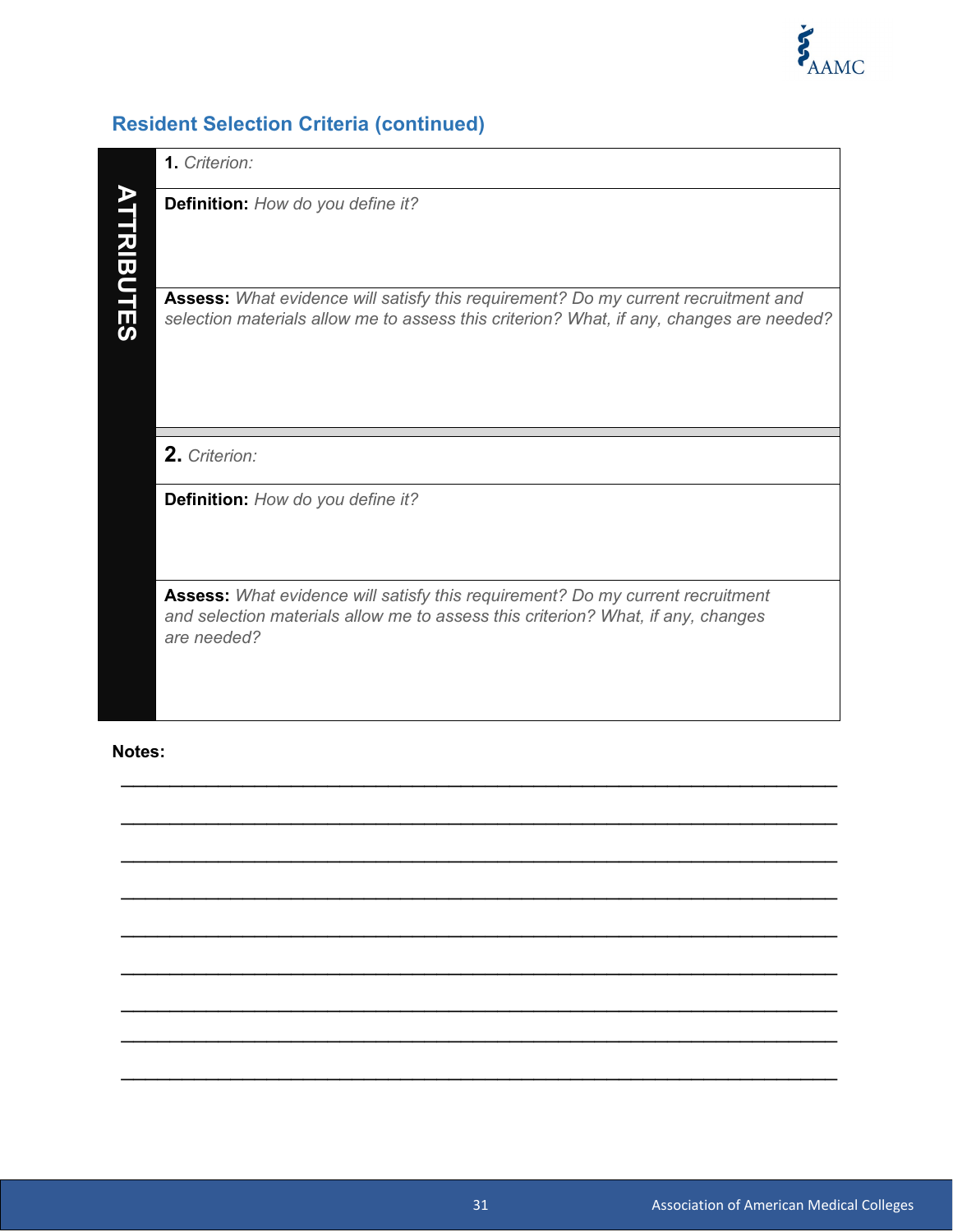

## **Resident Selection Criteria (continued)**

|                     | 1. Criterion:                                                                                                                                                                            |
|---------------------|------------------------------------------------------------------------------------------------------------------------------------------------------------------------------------------|
| <b>COMPETENCIES</b> | <b>Definition:</b> How do you define it?                                                                                                                                                 |
|                     | <b>Assess:</b> What evidence will satisfy this requirement? Do my current recruitment<br>and selection materials allow me to assess this criterion? What, if any, changes<br>are needed? |
|                     |                                                                                                                                                                                          |
|                     | 2. Criterion:                                                                                                                                                                            |
|                     | <b>Definition:</b> How do you define it?                                                                                                                                                 |
|                     | <b>Assess:</b> What evidence will satisfy this requirement? Do my current recruitment<br>and selection materials allow me to assess this criterion? What, if any, changes<br>are needed? |

\_\_\_\_\_\_\_\_\_\_\_\_\_\_\_\_\_\_\_\_\_\_\_\_\_\_\_\_\_\_\_\_\_\_\_\_\_\_\_\_\_\_\_\_\_\_\_\_\_\_\_\_\_\_\_\_\_\_\_

 $\overline{\phantom{a}}$  , and the contribution of the contribution of the contribution of the contribution of the contribution of the contribution of the contribution of the contribution of the contribution of the contribution of the

\_\_\_\_\_\_\_\_\_\_\_\_\_\_\_\_\_\_\_\_\_\_\_\_\_\_\_\_\_\_\_\_\_\_\_\_\_\_\_\_\_\_\_\_\_\_\_\_\_\_\_\_\_\_\_\_\_\_\_

 $\overline{\phantom{a}}$  , and the contribution of the contribution of the contribution of the contribution of the contribution of the contribution of the contribution of the contribution of the contribution of the contribution of the

 $\overline{\phantom{a}}$  , and the contribution of the contribution of the contribution of the contribution of the contribution of the contribution of the contribution of the contribution of the contribution of the contribution of the

\_\_\_\_\_\_\_\_\_\_\_\_\_\_\_\_\_\_\_\_\_\_\_\_\_\_\_\_\_\_\_\_\_\_\_\_\_\_\_\_\_\_\_\_\_\_\_\_\_\_\_\_\_\_\_\_\_\_\_

 $\overline{\phantom{a}}$  , and the contribution of the contribution of the contribution of the contribution of the contribution of the contribution of the contribution of the contribution of the contribution of the contribution of the \_\_\_\_\_\_\_\_\_\_\_\_\_\_\_\_\_\_\_\_\_\_\_\_\_\_\_\_\_\_\_\_\_\_\_\_\_\_\_\_\_\_\_\_\_\_\_\_\_\_\_\_\_\_\_\_\_\_\_

 $\overline{\phantom{a}}$  , and the contribution of the contribution of the contribution of the contribution of the contribution of the contribution of the contribution of the contribution of the contribution of the contribution of the

#### **Notes:**